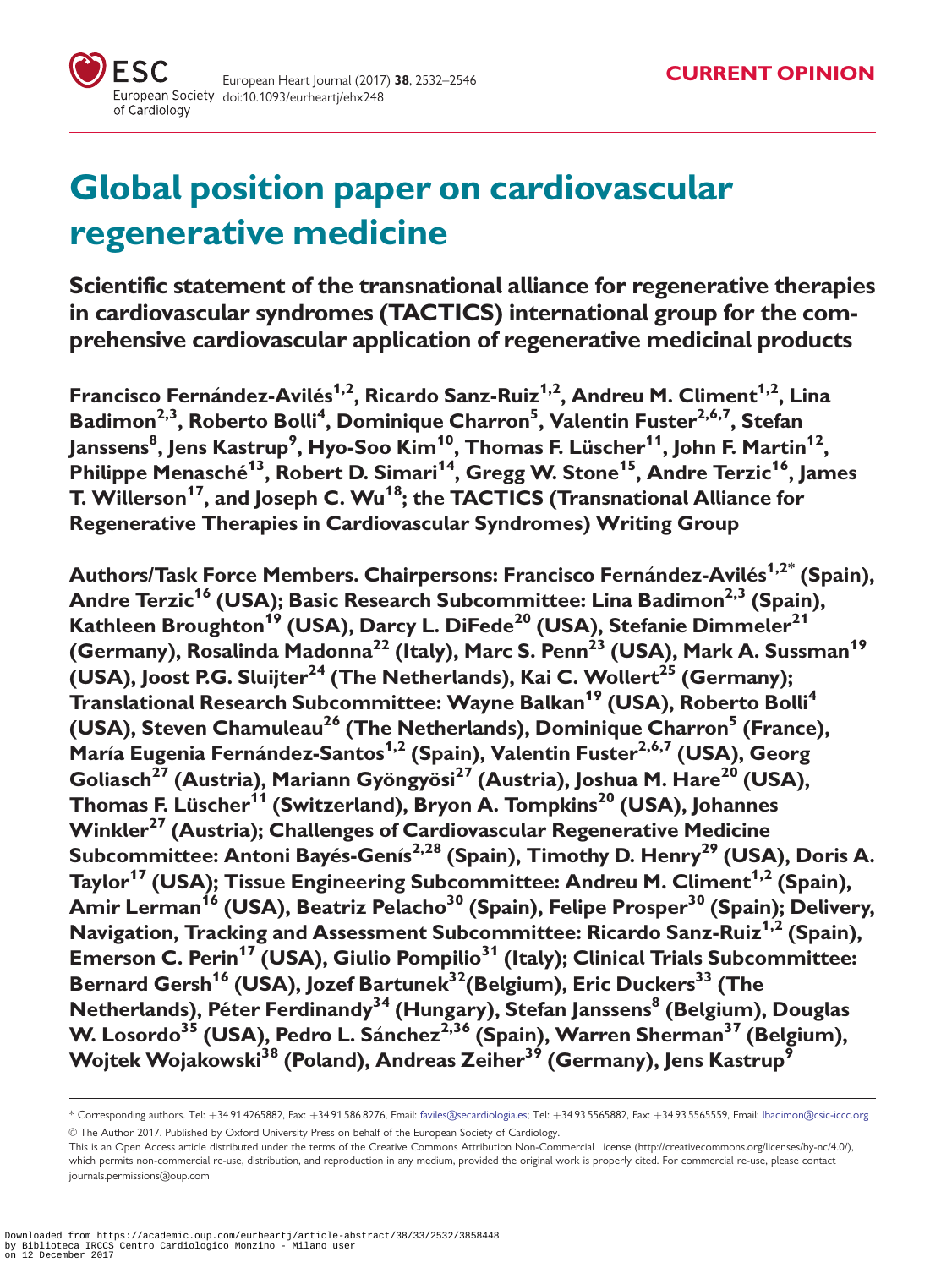# (Denmark), Jerome Roncalli<sup>40</sup> (France), Anthony Mathur<sup>12</sup> (UK); Regulatory and funding strategies subcommittee: Filippo Crea<sup>41</sup> (Italy), Domenico D'Amario(Italy)<sup>41</sup>, Thomas J. Povsic<sup>42</sup> (USA), Jay Traverse<sup>43</sup> (USA), Seppo Ylä-Herttuala<sup>44</sup> (Finland)

<sup>1</sup>Hospital General Universitario Gregorio Marañón, Instituto de Investigación Sanitaria Gregorio Marañón, Universidad Complutense, Madrid, Spain; <sup>2</sup>CIBERCV, ISCIII, Madrid, Spain <sup>3</sup>Cardiovascular Research Center (CSIC-ICCC), Hospital de la Santa Creu i Sant Pau (HSCSP), Barcelona, Spain; <sup>4</sup>Institute of Molecular Cardiology, Diabetes and Obesity Center, University of Louisville School of Medicine, Louisville, Kentucky; <sup>5</sup>LabEx TRANSPLANTEX; HLA & Médecine "Jean Dausset" Laboratory Network, Hôpital Saint-Louis AP-HP, Université Paris Diderot, 75013, France; <sup>6</sup>Centro Nacional de Investigaciones Cardiovasculares Carlos III (CNIC), Madrid, Spain; <sup>7</sup>Zena and Michael A. Wiener Cardiovascular Institute, Icahn School of medicine at Mount Sinai, New York, NY, USA; <sup>8</sup>Department of Cardiovascular Sciences, KU Leuven, Leuven, Belgium; <sup>9</sup>Department of Cardiology, Copenhagen University Hospital Rigshospitalet, Copenhagen, Denmark; <sup>10</sup>National Research Laboratory for Stem Cell Niche, Center for Medical Innovation, Seoul National University Hospital, Seoul, Korea; Molecular Medicine and Biopharmaceutical Sciences, Graduate School of Convergence Science and Technology, Seoul National University, Seoul, Korea; <sup>11</sup>Department of Cardiology, University Heart Center Zurich, Zurich, Switzerland; Center for Molecular Cardiology, University of Zurich, Zurich, Switzerland; <sup>12</sup>University College London, London, England; <sup>13</sup>Department of Cardiovascular Surgery Hôpital Européen Georges Pompidou; Université Paris Descartes, Sorbonne Paris Cité, Paris, France; <sup>14</sup>School of Medicine, University of Kansas, 3901 Rainbow Boulevard, Kansas City, KS, USA; <sup>15</sup>Center for Clinical Trials, Cardiovascular Research Foundation, New York, New York; Center for Clinical Trials, NewYork-Presbyterian Hospital, Columbia University Medical Center, New York, NY, USA; <sup>16</sup>Center for Regenerative Medicine, Department of Cardiovascular Diseases, Department of Molecular Pharmacology and Experimental Therapeutics, Mayo Clinic, Rochester, NY, USA;<br><sup>17</sup>Department of Regenerative Medicine Research, Texas Hea Department of Medicine and Department of Radiology, Stanford University School of Medicine, CA, USA; 19San Diego Heart Research Institute, San Diego State University, San Diego, CA, USA; <sup>20</sup>Interdisciplinary Stem Cell Institute, University of Miami Miller School of Medicine, Miami, FL, USA; <sup>21</sup>Cardiovascular Regeneration, Center of Molecular Medicine, University of Frankfurt, the German Center of Cardiovascular Research, Frankfurt, Germany; <sup>22</sup>Center of Aging Sciences and Translational Medicine - CESI-MeT, "G. d'Annunzio" University, Institute of Cardiology, Department of Neurosciences, Imaging, and Clinical Sciences, "G. d'Annunzio" University, Chieti, Italy; <sup>23</sup>Department of Integrative Medical Sciences, Northeast Ohio Medical University, Rootstown, and Summa Cardiovascular Institute, Summa Health System, Akron, OH, USA; <sup>24</sup>Department of Cardiology, Laboratory of Experimental Cardiology, University Medical Center Utrecht, Utrecht, the Netherlands; UMC Utrecht Regenerative Medicine Center, University Medical Center, Utrecht, the Netherlands; Netherlands Heart Institute (ICIN), Utrecht, the Netherlands; <sup>25</sup>Department of Cardiology and Angiology, Hannover Medical School, Hannover, Germany; <sup>26</sup>University Medical Center Utrecht, Netherlands; <sup>27</sup>Department of Cardiology, Medical University of Vienna, Vienna, Austria; <sup>28</sup>Heart Failure Unit, Hospital Universitari Germans Trias i Pujol, Badalona, Barcelona, Spain. Department of Medicine, Universitat Autònoma de Barcelona, Barcelona, Spain; <sup>29</sup>Department of Cardiology, Cedars-Sinai Heart Institute, Los Angeles, CA, USA; <sup>30</sup>Hematology and Cell Therapy, IdiSNA, Clínica Universidad de Navarra, Pamplona, Spain; <sup>31</sup>Vascular Biology and Regenerative Medicine Unit, Centro Cardiologico Monzino-IRCCS, Department of Clinical Sciences and Community Health, University of Milan, Milan, Italy; <sup>32</sup>Cardiovascular Center Aalst, OLV Hospital, Aalst, Belgium; <sup>33</sup>Department of Cardiology, Erasmus University Medical Center, Erasmus University Medical Center, Rotterdam, The Netherland; <sup>34</sup>Department of Pharmacology & Pharmacotherapy, Semmelweis University, Budapest, Hungary; <sup>35</sup>Caladrius Biosciences, Basking Ridge, New York University School of Medicine, New York, Division of Cardiology, Department of Medicine, Northwestern University School of Medicine, Chicago, IL, USA; <sup>36</sup>Servicio de Cardiología, Complejo Asistencial Universitario de Salamanca-IBSAL, Salamanca, Spain; <sup>37</sup>Celyad S.A., Mont Saint Guibert, Belgium; <sup>38</sup>Medical University of Silesia, Katowice, Poland; <sup>39</sup>Department of Cardiology, Internal Medicine III, Johann Wolfgang Goethe-University Hospital, Frankfurt, Germany; <sup>40</sup>Department of Cardiology, University Hospital of Rangueil, Purpan Medical School, Paul Sabatier University, Toulouse, France; <sup>41</sup>Department of Cardiovascular Medicine, Catholic University of the Sacred Heart, Rome, Italy; <sup>42</sup>Duke Clinical Research Institute (DCRI), Duke Medicine, Durham, NC, USA; 43Minneapolis Cardiology Associates, Minneapolis Heart Institute Foundation at Abbott Northwestern Hospital, and Cardiovascular Division, University of Minnesota School of Medicine, Minneapolis, MN, USA; and <sup>44</sup>A.I. Virtanen Institute, University of Eastern Finland, Yliopistonranta; Heart Center and Gene Therapy Unit, Kuopio University Hospital, PO Box 100, 70029 KYS Kuopio, Finland

Received 1 February 2017; revised 13 April 2017; editorial decision 19 April 2017; accepted 20 April 2017; online publish-ahead-of-print 30 May 2017

# Introduction

Based on the increasingly understood regenerative capacity of the human heart and vascular system, $1$  cardiovascular regenerative medicine (CRM) encompasses all potential diagnostic and therapeutic strategies aimed at restoring organ health. Envisioned to enhance the innate regenerative response of cardiovascular tissues, diverse and often complementary products and strategies have been investigated (e.g. stem and progenitor cells, stromal cells, extracellular vesicles such as microvesicles and exosomes, growth factors, non-coding RNAs, episomes and other gene therapies, biomaterials, tissue engineering products, and neo-organogenesis). Despite promising results based on 20 years of research, next generation CRM treatments have yet to transform cardiovascular practice.

Given the compelling need for a thorough critical debate on the past, present, and future of CRM, the international consortium Transnational AllianCe for regenerative Therapies In Cardiovascular Syndromes (TACTICS, [www.tacticsalliance.org\)](http://www.tacticsalliance.org)<sup>[2](#page-12-0)</sup> summarizes the shared vision of leading expert teams in the field (for a complete list of TACTICS members please see [Annex 1](#page-17-0)). The document addresses key priorities and challenges, including basic and translational research, clinical practice, regulatory hurdles, and funding sources. The methodological procedure included the following: (i) identification of strengths, weaknesses, opportunities, and threats (SWOT analysis) by means of an open poll; (ii) distribution of the main topics between at least two worldwide key opinion leaders, who prepared proposals for each topic; (iii) open discussion and consensus on each proposal between all members of TACTICS; and (iv) review of the document by an independent committee.

# Cardiovascular regenerative medicine in perspective

This section summarizes existing knowledge pertinent to the mechanisms of cardiovascular regeneration, the attempts to apply that knowledge in the preclinical arena, and the main achievements and obstacles in translation to clinical practice.

# Mechanisms of cardiovascular regenerative response

#### Cardiac regenerative response

. . . . . . . . . . . . . . . . . . . . . . . . . . . . . . . . . . . . . . . . . . . . . . . . . . . . . . . . . . . . . . . . . .

Available evidence indicates that ongoing cell turnover in the adult human heart involves the death of cardiomyocytes and generation of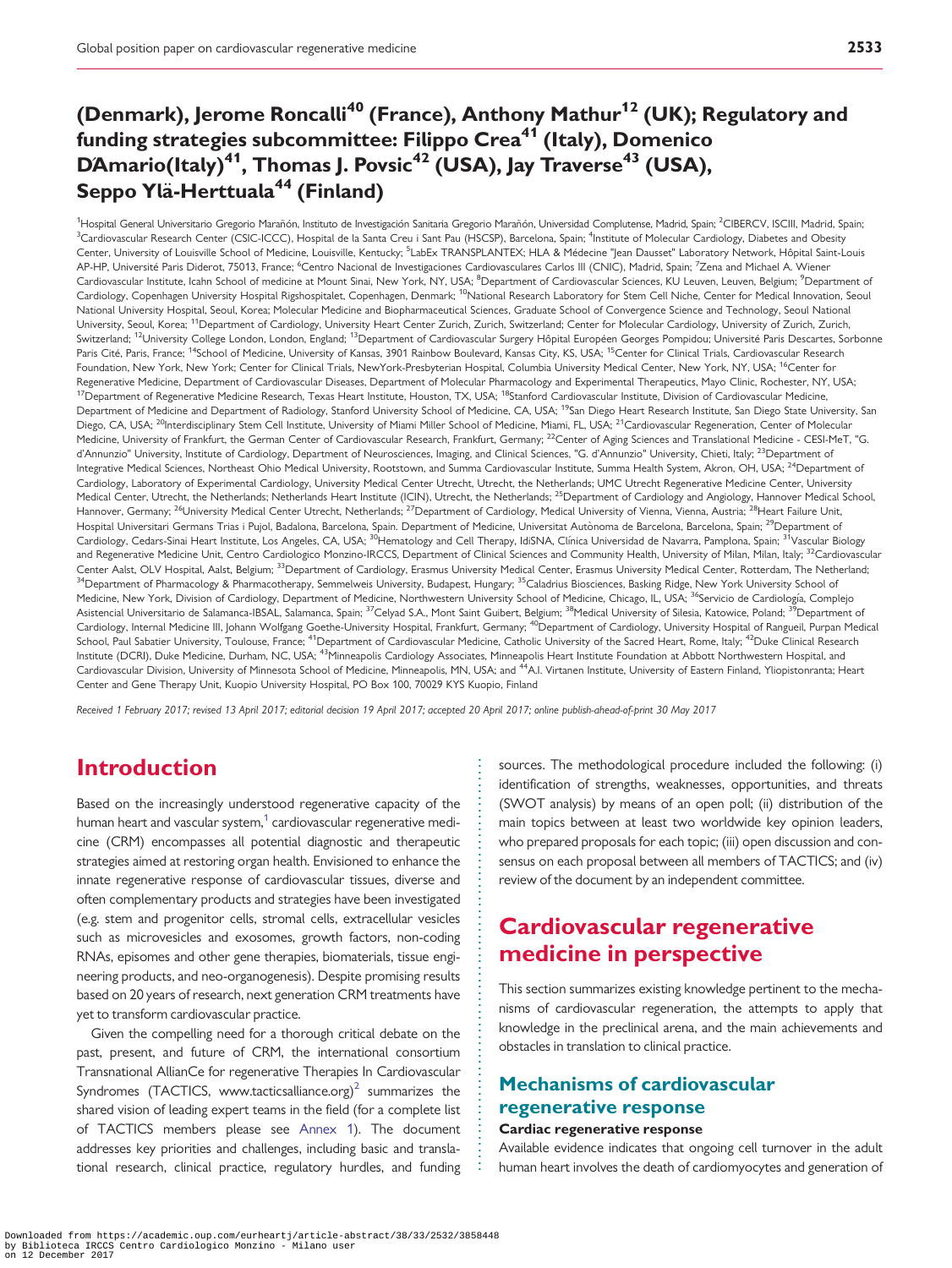new tissue.<sup>1,[3](#page-12-0)</sup> Furthermore, the myocardium, like other parenchymal organs, contains endogenous stem cells with the ability to proliferate and replace cardiomyocytes that die due to apoptosis or oncosis.<sup>4</sup> Therefore, the paradigm that cardiomyocytes are terminally differentiated cells incapable of proliferation or renewal has shifted, and the heart is recognized to be a self-renewing organ.

However, the regenerative capacity of the adult human heart is limited and insufficient to overcome the massive loss of cardiomyocytes during acute damage or prolonged remodelling, in which cardiomyocyte death exceeds cardiomyocyte renewal. Such a limitation contrasts with the active cardiomyocyte turnover observed during embryogenesis and with the intense regenerative capacity of the adult heart in some species. In certain mammals, cardiac muscle cells remain mitotically active through the foetal and early perinatal periods, although shortly after birth, mitotic division of cardiomyocytes becomes undetectable, supporting the long-held belief that mature mammalian cardiomyocytes are terminally differentiated. In contrast, an adult zebrafish can fully regenerate its heart even after amputation of 20% of the ven-tricular mass.<sup>[5](#page-12-0)</sup> Mammalian neonates have the potential to regenerate injured hearts in much the same way as lower vertebrates.<sup>6</sup> Although still a controversial concept, the mechanisms by which these processes occur form the basis of regenerative therapies and include various non-exclusive and probably interacting possibilities. These healing mechanisms are still in debate but include the following: (i) Endogenous cardiac progenitor cells  ${\rm (CPC)}^7$  ${\rm (CPC)}^7$  in distinctive architectural microenvironments known as 'cardiac stem cell niches', which have demonstrated their capacity to differentiate into several cardiac cell types under specific circumstances and constitute a source of new cardiac cells during cardiac regenerative processes; (ii) Dedifferentiation, proliferation, and reprograming of pre-existing adult cardiomyocytes to produce new cardio-myocytes.<sup>[8,9](#page-12-0)</sup> This process is the main component in the regeneration of damaged myocardium in zebrafish and mammalian neonates. The mechanisms underlying this process may shed light on how to revert the inhibition of the mitotic capability of human adult cardiomyocytes and enable in situ cell reprogramming<sup>[10,11](#page-12-0)</sup>; and (iii) Activation of cells from the epicardium as a reminiscence of its involvement in cardiogenesis during embryonic life.<sup>12</sup> Although this mechanism remains controversial, the contribution of epicardial cells to the whole process of heart regeneration, and particularly to the inflammatory response after injury, has been extensively documented and confirms the role of the epicardium in regeneration.<sup>13</sup>

#### Vascular regenerative response

Cardiovascular regenerative medicine is also a promising approach for refractory angina and peripheral artery disease (PAD).<sup>[14](#page-12-0)</sup> Dysfunction of the endothelial monolayer is the key initiation event of vascular diseases and is caused by a variety of stimuli including hypertension, diabetes, dyslipidaemia, and oxidative stress. After endothelial dysfunction and denudation, endogenous resident endothelial progenitor cells (EPC) tend to proliferate and replace the injured endothe-lium.<sup>[15](#page-12-0)</sup> However, this endogenous mechanism of regeneration is a relatively slow and inefficient process.<sup>[16](#page-12-0)</sup> Preclinical and clinical studies indicate that a variety of CRM therapies provide growth factors and cytokines for therapeutic angiogenesis, both in the heart and through-out the vascular system.<sup>[17–20](#page-12-0)</sup> The mechanisms by which those treat-ments yield positive results are being steadily unmasked.<sup>[21](#page-12-0)</sup>

### Cardiovascular regenerative products

Products used for CRM can serve two complementary strategies according to the target processes (Figure [1](#page-3-0)): (i) exogenous regenerative responses, in which implanted products, cells, or tissues are expected to replace the structure of damaged or dysfunctional tissue; and (i) stimulation of endogenous regenerative responses, in which the products delivered are aimed at enhancing the efficiency of endogenous reparative mechanisms.

Approaches based on 'exogenous regenerative responses' include in vitro-differentiated cardiomyocytes, cardiovascular and EPC, and tissue-engineered cardiac and vascular patches with some degree of electromechanical functional maturation. In recent years, considerable advances have been made with this strategy,  $2^{2-25}$  which has proven to be effective in primates.  $2^{6,27}$ However, although the complex mechanisms underlying in vitro differentiation and maturation have limited its application in clinical practice, a first-in-man clinical trial is already assessing the feasibility and the safety of the transplantation of human embryonic stem cell-derived cardiovascular progenitors.<sup>[28](#page-12-0)</sup>

Cardiovascular regenerative medicine products focused on the modulation, enhancement and activation of 'endogenous regenerative responses' can be subdivided into three main groups, which could be eventually combined:

- (1) Cell implantation: several types of stem, progenitor and stromal cells have been investigated. These include both pluripotent stem cells, such as embryonic stem cells (ESC) and induced pluripotent stem cells (iPSC), and adult stem cells, including cells of cardiac origin [e.g. CPC and cardiosphere-derived cells (CDCs)] and cells from other sources [e.g. bone marrow-derived mononuclear stem cells (BMMNC), bone marrow-derived mesenchymal stem cells (BM-MSC), adipose tissuederived mesenchymal stem cells (AT-MSCs), EPC and adventitial progenitor cells]. Excellent reviews summarizing their distinctive characteristics and outcomes have been published elsewhere.<sup>29,30</sup>
- (2) Injection of biological or synthetic factors with active functions in endogenous regenerative processes, which emulate the benefits of cell therapy without the need for living cells. Products in this category include extracellular vesicles (microvesicles, nanoparticles, and exosomes) $31-33$  $31-33$  isolated from in vitro cell secretomes and synthetic growth factors. All these products can be generated in clinical grade and injected using various delivery strategies.<sup>[34,35](#page-13-0)</sup>
- (3) Genetic and epigenetic modifications that modulate the expression of genes and mRNA involved in the endogenous regenerative capacity of the heart and vessels. Increasing knowledge of the genetic pathways that govern cardiovascular generation and regeneration processes, which are active during the embryonic and neonatal stages, enables identification of factors that could be reactivated during adult life using genetic approaches.<sup>[11,](#page-12-0)[36](#page-13-0)</sup> From the administration of mRNA produced in vitro to in vivo modifications of human DNA, the therapeutic regulation of gene expression and regeneration pathways may dramatically increase the possibilities of repairing the human cardiovascular system[.37,38](#page-13-0)

# Preclinical therapeutic application of basic science

. . . . . . . . . . . . . . . . . . . . . . . . . . . . . . . . . . . . . . . . . . . . . . . . . . . . . . . . . . . . . . . . . . . . . . . . . . . . . . . . . . . . . . . . . . . . . . . . . . . . . . . . . . . . . . . . . . . . . . . . . . . . . . . . . . . . . . . . . . . . . . . . . . . . . . . . . . . . . . . . . . . . . . . . . . . .

Preclinical development depends on the use of appropriate animal models that accurately reflect human disease. In contrast with other areas, cardiovascular in vitro models provide limited information, which is restricted mainly to the assessment of drug toxicity and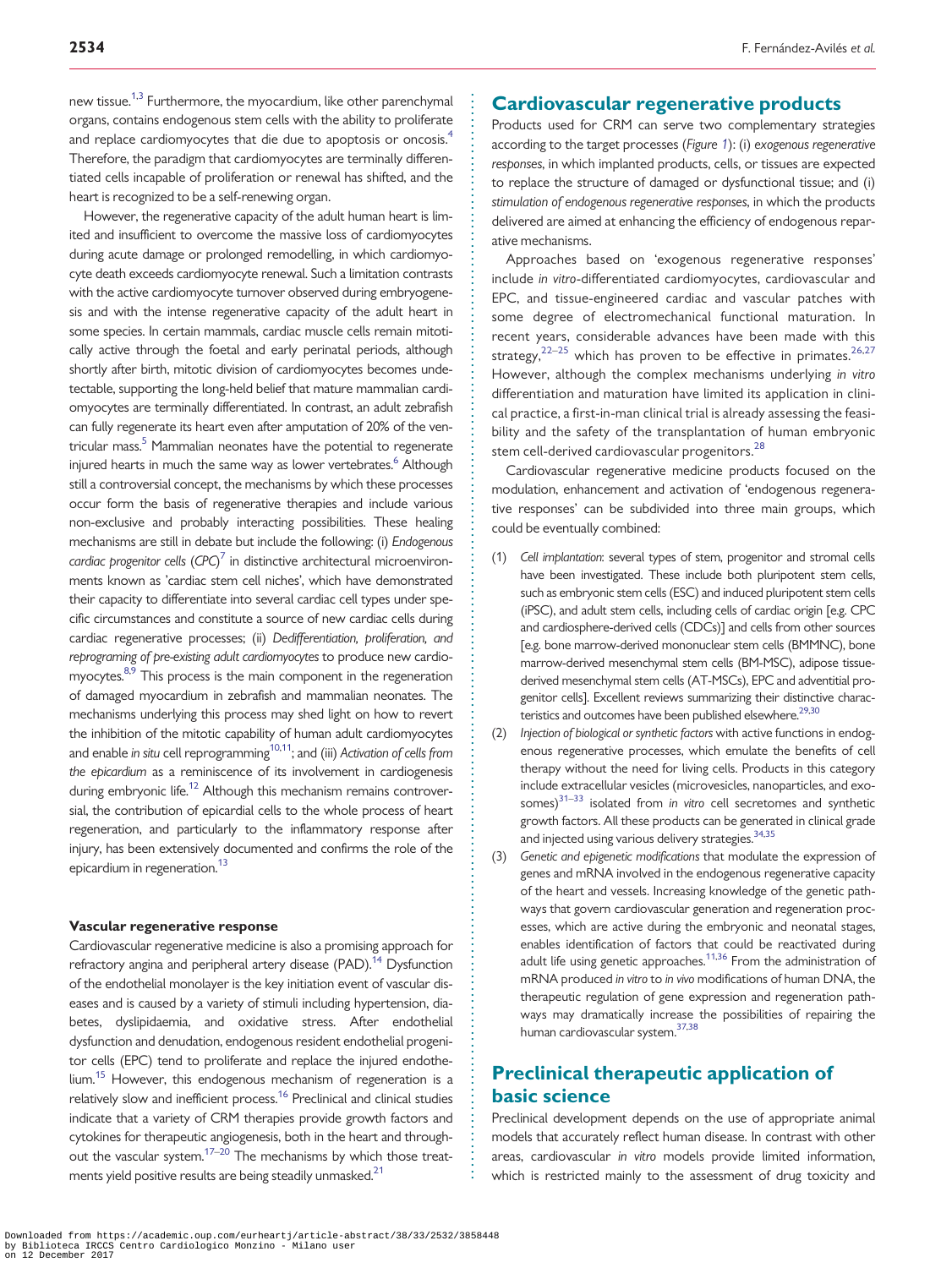<span id="page-3-0"></span>

Figure I Schematic representation of cardiovascular regenerative advanced therapy medicinal products according to the pre/clinical phase of development. ADSC, adipose tissue-derived stem cells; BMMNC, bone marrow mononuclear cells; BM-MSC, bone marrow-derived mesenchymal stem cells; CDC, cardiosphere-derived cells; CPC, cardiac progenitor cells; CSC, cardiac stem cells; EPC, endothelial progenitor cells; ESC, embryonic stem cells; iPSC, induced pluripotent stem cells; MSC, mesenchymal stem cells; SM, skeletal myoblasts.

> . . . . . . . . . . . . . . . . . . . . . . . . . . . . . . . . . . . . . . . . . . . . . . . . . . . . . . . . . . . . . . . . . . . . . . . . . . . . . . . . . . .

specific cellular and molecular aspects.<sup>39</sup> Functional hearts and vessels are necessary to evaluate and optimize regenerative therapies.

Most of the mechanisms of CRM have been clarified thanks to pre-clinical research on small animals,<sup>29,30,[40](#page-13-0)</sup> although their practical and translational significance can be undermined by anatomical and functional deviations from human organs. In order to obtain a more comprehensive picture and better translational value, large animals such as pigs, sheep, and perhaps monkeys are needed. $41-43$  $41-43$  $41-43$  It is noteworthy that with large mammals, research has focused on acute myocardial infarction (AMI), chronic ischaemic cardiomyopathy (CIC), and, more sporadically, on dilated cardiomyopathy (DCM) and other forms of non-ischaemic heart disease (NIHD). The study of other cardiovascular diseases, such as Chagas disease,<sup>44,45</sup> requires more complex animal models, in which the availability of transgenic and knock-out mice is proving particularly useful for assessing genetic factors and inducers of cardiovascular diseases.

### Lessons learned from clinical research

Stem cells were first used in to prevent heart failure (HF) in clinical practice in 2002.<sup>46</sup> Ever since, ischaemic heart disease (IHD) has been the most prominently evaluated disease, with more than 100 and 90 clinical trials carried out in the settings of AMI and chronic ischaemic HF, respectively. Table [1](#page-4-0) provides a brief description of the products and results of individual trials. The literature has been further enriched with 48 systematic reviews and meta-analyses, $47$  which have consistently shown the feasibility and safety of the aforementioned regenerative strategies, as well as promising functional and clinical improvements in patients with AMI and chronic ischaemic left ventricular dysfunction, thus warranting

appropriately powered and well-designed phase III clinical trials. In summary, the application of regenerative strategies in patients with IHD is feasible and safe. However, although promising, regenerative therapies have yet to demonstrate definitive clinical benefit over standard-of-care. Table [1](#page-4-0) also details previous experiences in refractory angina, NIHD, PAD and stroke, for which the results are similar.

Regenerative therapies are currently being investigated in other cardiac conditions (e.g. valvular heart disease, rhythm disorders, and congenital myopathies), although clinical research is currently in very early stages.

The main obstacles that clinical CRM has encountered since its inception and that have hampered its large-scale adoption in daily clinical practice are depicted in Table [2](#page-5-0) and include incomplete understanding of cardiovascular regenerative mechanisms, heterogeneity of study protocols and underestimation of aspects such as delivery methods, extracellular structure, dose, and patient selection. Furthermore, surrogate and clinical endpoints have been inconsistently used and are usually misinterpreted. Finally, multidisciplinary/ multinational collaborations to unravel and resolve the limitations identified have been insufficient.

# Challenges of cardiovascular regenerative medicine

The following section summarizes the outlook for the next decade. Specifically, the main challenges and priorities of each area involved in the clinical application of CRM are identified.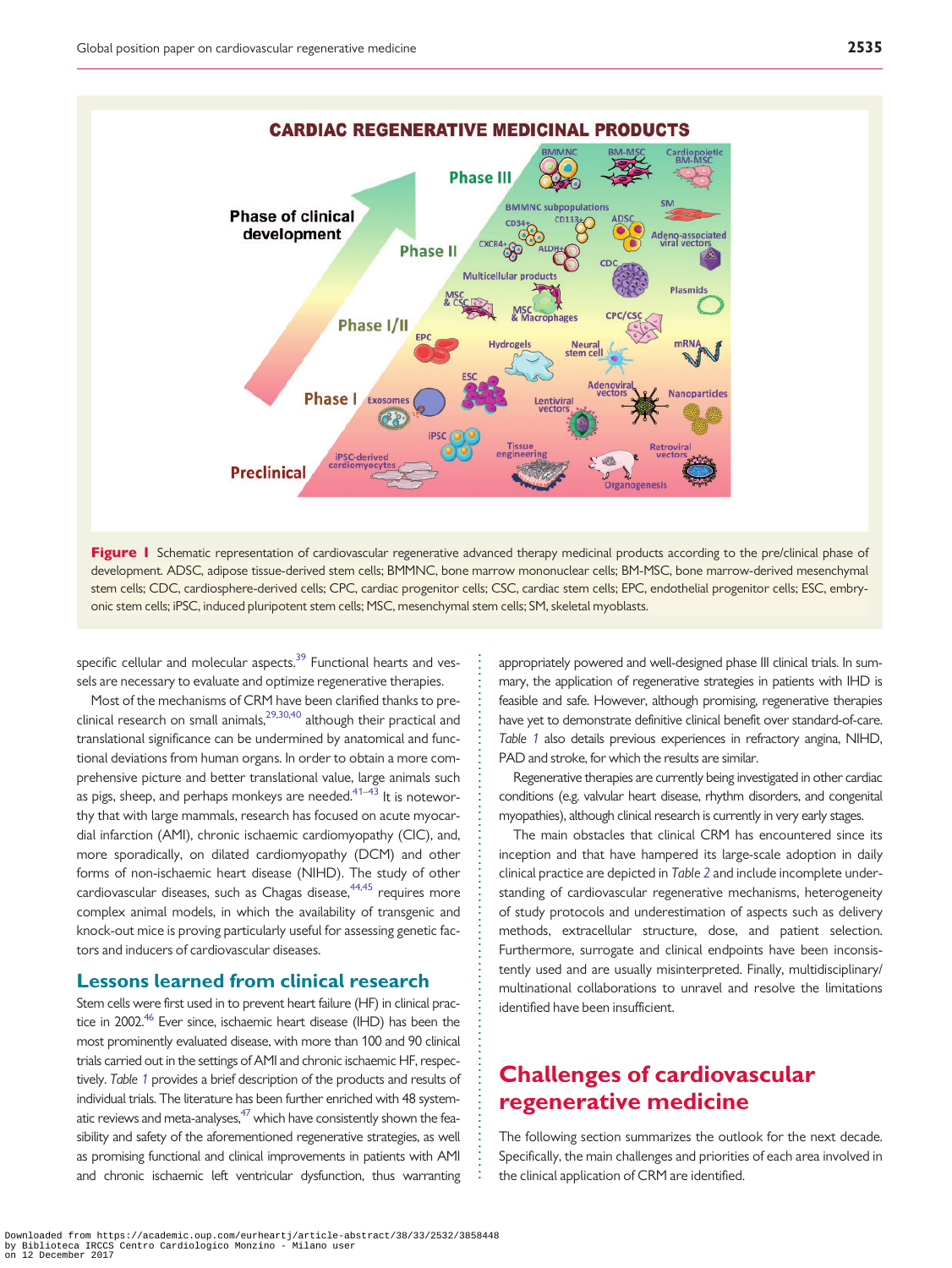| <b>Disease (patients treated)</b>          | <b>Regenerative product</b>          | <b>Safety</b> | Overall efficacy <sup>a</sup> |
|--------------------------------------------|--------------------------------------|---------------|-------------------------------|
|                                            |                                      |               | (surrogate endpoints)         |
| Acute myocardial infarction ( $n = 2732$ ) | BMMNC48-63                           | Favourable    | Inconsistent                  |
|                                            | BM-MSC <sup>64</sup>                 | Favourable    | Inconsistent                  |
|                                            | Specific BM cells <sup>65-69</sup>   | Favourable    | Inconsistent                  |
|                                            | $\mathsf{ADSC}^{70}$                 | Favourable    | Inconsistent                  |
|                                            | CDC <sup>71</sup>                    | Favourable    | Positive                      |
|                                            | Growth factors <sup>72-77</sup>      | Favourable    | Inconsistent                  |
| Ischaemic heart failure ( $n = 2035$ )     | $SM^{78-81}$                         | Favourableb   | Inconsistent                  |
|                                            | BMMNC <sup>82-85</sup>               | Favourable    | Inconsistent                  |
|                                            | BM-MSC <sup>86-88</sup>              | Favourable    | Positive                      |
|                                            | Specific BM cells <sup>89-96</sup>   | Favourable    | Positive                      |
|                                            | CSC <sup>97</sup>                    | Favourable    | Positive                      |
|                                            | Gene therapy <sup>37,98-101</sup>    | Favourable    | Inconsistent                  |
| Refractory angina ( $n = 353$ )            | <b>BMMNC<sup>102-106</sup></b>       | Favourable    | Positive                      |
|                                            | Specific BM cells <sup>107-109</sup> | Favourable    | Positive                      |
|                                            | $\mathsf{ADSC}^{110}$                | Favourable    | Positive                      |
| Non-ischaemic heart failure ( $n = 166$ )  | <b>BMMNC</b> <sup>111,112</sup>      | Favourable    | Inconsistent                  |
|                                            | Specific BM cells <sup>113,114</sup> | Favourable    | Inconsistent                  |
|                                            | BM-MSC <sup>115</sup>                | Favourable    | Inconsistent                  |
| Peripheral artery disease ( $n = 1217$ )   | BMMNC <sup>116</sup>                 | Favourable    | Positive                      |
|                                            | Specific BM cells <sup>117-119</sup> | Favourable    | Positive                      |
|                                            | Gene therapy <sup>120-124</sup>      | Favourable    | Inconsistent                  |
| Stroke ( $n = 95$ )                        | Neural stem cells <sup>125</sup>     | Favourable    | Inconsistent                  |
|                                            | BMMNC <sup>125</sup>                 | Favourable    | Inconsistent                  |
|                                            | Specific BM cells <sup>125</sup>     | Favourable    | Inconsistent                  |

#### <span id="page-4-0"></span>Table 1 Summary of randomized clinical trials in cardiovascular diseases with regenerative products

ADSC, adipose tissue-derived stem cells; BMMNC, bone marrow mononuclear cells; BM-MSC, bone marrow-derived mesenchymal stem cells; CDC, cardiosphere-derived cells; CSC, cardiac stem cells; SM, skeletal myoblasts. 'Specific BM cells' means either modified or selected subpopulations of the bone marrow mononuclear fraction. <sup>a</sup>Note that all randomized clinical trials evaluated efficacy with surrogate endpoints.

<sup>b</sup>Main safety concerns after skeletal myoblast transplantation in humans include an increased probability of arrhythmic events, so these cell type should be viewed with extreme caution in further clinical trials.

> . . . . . . . . . . . . . . . . . . . . . . . . . . . . . . . . . . . . . . . . . . . . . . . . . . . . . . . . . . . . . . . .

# . Priorities in cardiovascular regenerative medicine: diseases and disease stages

The ultimate goal of CRM is the prevention and treatment of cardiovascular failure and its consequences, including the protection and repair of tissue necrosis caused by ongoing myocardial ischaemia and reversal of chronic ischaemic dysfunction at all stages of disease progression. In addition, vascular damage in pulmonary or systemic circulations is a key target in CRM.

The application of regenerative strategies in the setting of AMI takes advantage of preserved extracellular tissue architecture, although it is subject to the inflammatory hostility of the milieu in the context of excellent initial and long-term results of standard-of-care approaches (e.g. reperfusion strategies). Therefore, given the results of research already carried out in this setting, new initiatives should focus on patients at risk of developing HF and should depend on findings from ongoing large-scale clinical trials and from translational and phase I/II clinical studies analysing new regenerative products and mechanistic aspects, such as timing, dose, therapeutic combinations, and single vs. sequential delivery.

In patients with chronic ischaemic or non-ischaemic HF, the histopathological, and functional substrate is crucial and underlies the choice, design, and methodology of regenerative applications. In this setting, coronary tree status, myocardial perfusion and viability, together with the extent and characteristics of maladaptive myocardial remodelling and influence of chronic inflammatory processes, will help to choose between therapies aimed at stimulating endogenous repair and/or at replacing a functional scar with healthy tissue.

#### Priorities and methods for basic research

Enhancement of endogenous cardiac regeneration is limited by the lack of knowledge regarding the mechanisms of modulation of the regeneration capacity in the adult mammalian heart. Accordingly, basic research focuses with the potential to revolutionize clinical practice are summarized in Table [3](#page-5-0).

# Priorities and methods for translational research: animal models

The three stages in the development of new therapeutic products comprise discovery and development of leading products, exploratory studies, and confirmatory studies (Figure [2](#page-6-0)). The first two stages usually involve small animal models (e.g. zebrafish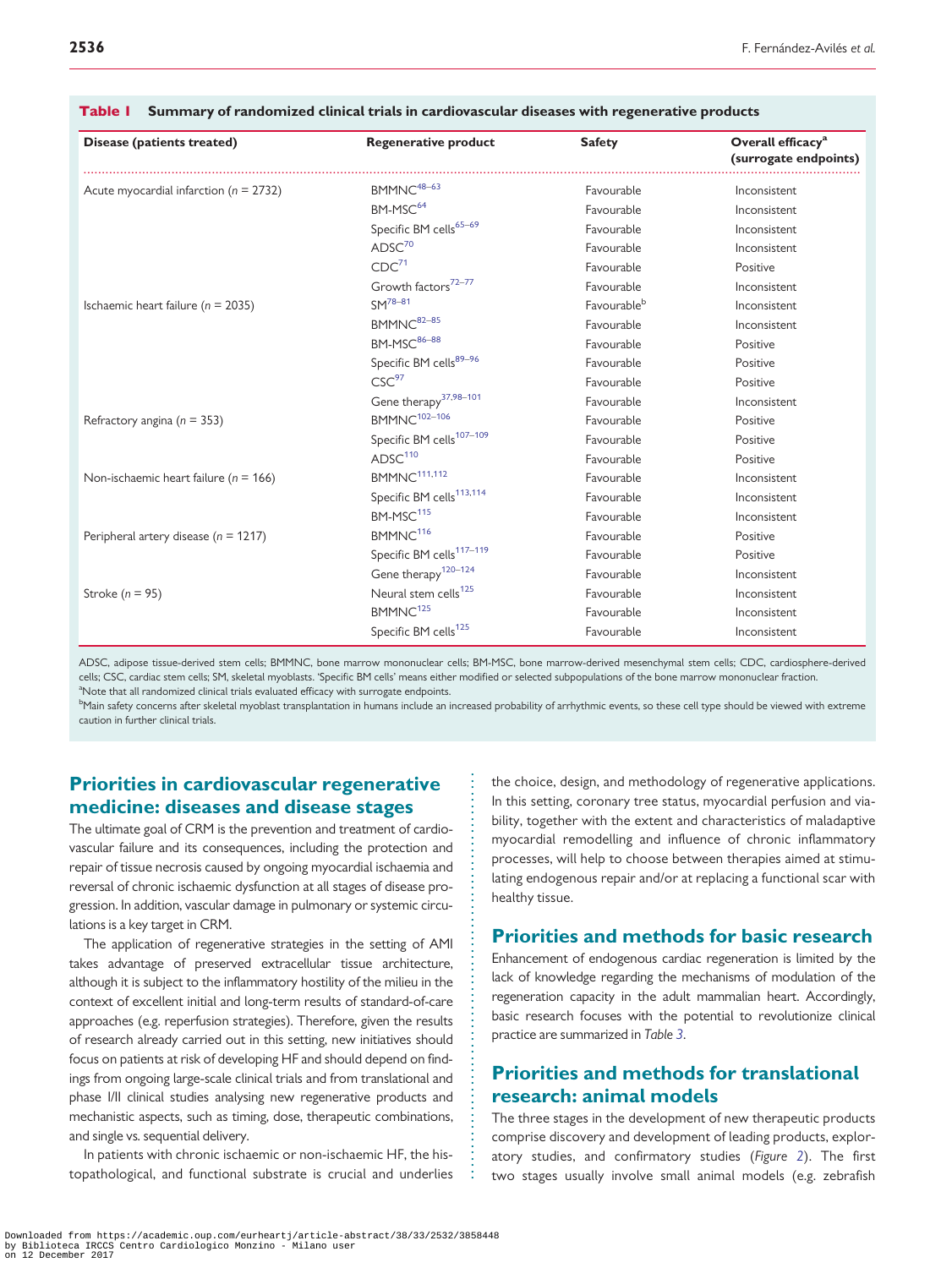#### <span id="page-5-0"></span>Table 2 Main obstacles encountered by clinical CRM

- 1. The complex molecular, cellular and organ-based mechanisms that govern the cardiovascular reparative process as a whole have yet to be understood. Consequently, it has been difficult to design clinical trials. Since many cardiovascular diseases are syndromes, the future identification of specific molecular or cellular causes will help to increase the chances of success in clinical trials.
- 2. The results of clinical trials are often contradictory because of non-homogeneous study protocols with inter-trial and inter-patient variability and the lack of standardization and scalability of investigational products.
- 3. Focus on cell phenotype initially led to underestimation of the importance of delivery methods, thereby leading to low initial cell retention rates, poor survival in the host tissue, and subsequent loss of efficacy.
- 4. Efforts have focused mainly on the loss of the myocardial parenchyma, thus leading to underestimation of the importance of other key aspects of a functional heart, such as the extracellular matrix or the appropriate cell patterning and electromechanical coupling required for a well-co-ordinated improvement in contractility.
- 5. Key aspects of clinical trial design that have been systematically underestimated and not sufficiently investigated in phase I trials include optimal dosage (dose-escalation studies), timing of delivery (especially in the case of AMI), cell type and delivery method in the specific condition under study.
- 6. Patient selection is paramount, given the critical influence that comorbidities, aging and medications have on the quality of source cells (if autologous) and on the response of host tissue to regenerative products. Predictors and scores that would enable appropriate identification of specific target populations that benefit most from CRM have not been described/validated.
- 7. Surrogate imaging and hard clinical endpoints have been inconsistently used in clinical trials and are usually misinterpreted when translating clinical research for a specific product. In addition, surrogate endpoints need further standardization.
- 8. Limited multidisciplinary/multinational collaborations to unravel and resolve identified limitations, which could increase our knowledge of regenerative therapies and facilitate definitive large-scale preclinical and clinical trials.

#### Table 3 Recommendations for basic research

#### Strategies for the enhancement of endogenous regenerative responses

1. Better understanding of the underlying biology that leads to significant loss of regeneration capacity in the adult mammalian cardiovascular system.

- 2. Breakdown of the regeneration process in clinically relevant models, from the niche of adult stem cells to active dedifferentiation, proliferation, and/or transdifferentiation.
- 3. Identification of molecular mechanisms that control the post-infarction inflammatory response and the remodelling process in order to redirect healing towards regeneration instead of scar formation.
- 4. Identification of endogenous regeneration triggers that would enable the production of biological or synthetic CRM products, ideally for a prolonged and efficient outcome.
- 5. Evaluation of potential differences between males and females in terms of their ability to generate a regenerative response.

#### Strategies for cardiovascular tissue replacement

1. Identification of the most appropriate in vitro—and eventually in vivo—maturation processes to mimic adult cardiac tissue (e.g. in terms of cell structure and electromechanical function).

> . . . . . . . . . . . . . . . . . . . . . . . . . . . . . . . . . . . . . . . . .

2. Evaluation of disruptive organogenesis strategies (e.g. chimeric approaches to produce human organs in pigs).<sup>[126](#page-16-0)</sup>

. and rodents), which enable affordable and rapid experiments. Confirmatory studies are typically performed in large mammals, which are more representative of human disease, in order to assess the risks of a new therapy and to predict safety, feasibility, and efficacy. Although studies in large animal models are expensive, complex, and technically demanding, they offer the advantage of being conducted in settings that more closely mimic clinical practice. Therefore, large animal studies are essential if we are to justify the risks and costs of clinical trials and to improve the clinical outcomes of regenerative therapies. However, publication bias is a major concern in preclinical trials. As is the case in other medical fields (e.g. cancer studies), the lack of interest in negative or neutral findings may translate in a disproportional body of positive published results. In order to overcome this overestimation, one suggestion would be that preclinical research with large mammals follows standards used in clinical trials (see Table [4](#page-6-0)). $127$ 

### Priorities and methods for tissue engineering and biomaterials

Despite the regenerative capacity of mammalian hearts and vessels, experience with highly damaged tissues indicates that, at a certain point of damage (e.g. homogenous fibrotic scars and highly calcified valves or arteries), endogenous recovery is impossible. In such cases, substitution of the tissue may be the only possible strategy. Given the small number of transplant donors, tissue engineering has emerged as an attractive approach. However, in order to become clinically useful, major challenges have to be resolved (Table [5](#page-6-0)).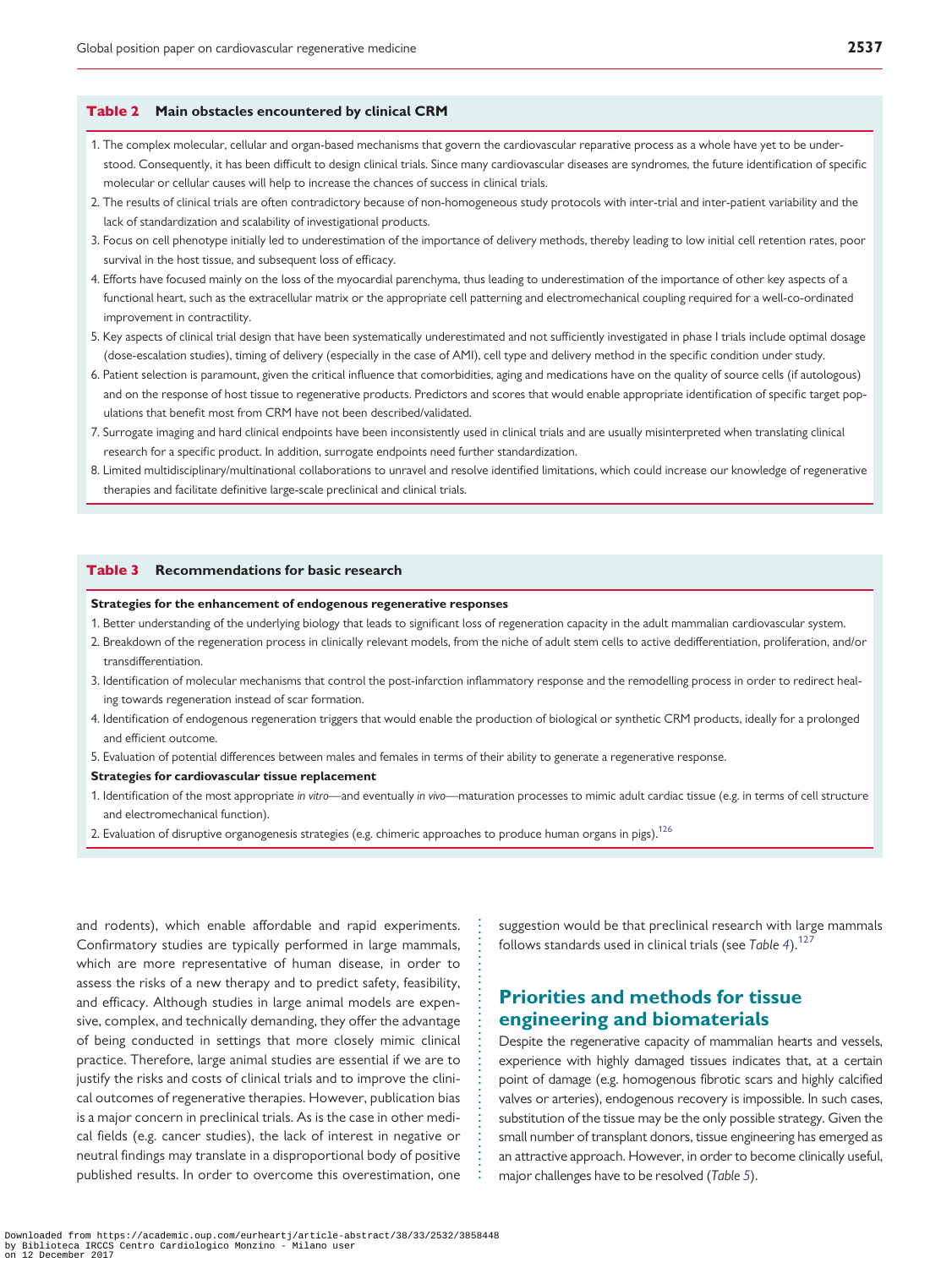<span id="page-6-0"></span>

#### Table 4 Recommendations for translational research with large animal models

- 1. Prospective online and public registration of preclinical trials, including the description of the study and research model, primary and secondary outcomes, number of animals, and duration of follow-up.
- 2. Obligatory publication of results required for grant fund release (e.g. funding depends on the dissemination of results, independently of whether they are positive or negative). Use of the ARRIVE guidelines for the reporting of preclinical study results.<sup>[128](#page-16-0)</sup>
- 3. Prioritization of multicentre studies and development of collaborative consortia consisting of independent core laboratories specialized in large animal models (e.g. the CAESAR consortium).<sup>129</sup>
- 4. Blinded and randomized studies in the confirmatory stage.
- 5. Establishment, optimization, and sharing of standard animal models and protocols. Funding agencies should provide guidelines for the generation of animal models, which should include the definition of a standard model for AMI and CIC.
- 6. Standardization of software protocols for the analysis and quantification of the main outcomes by means of open-source solutions and platforms for data sharing (e.g. scar size, left ventricular ejection fraction).
- 7. Prioritization of animal models that include comorbidities (e.g. old-animal models), cardiovascular medication use and clinically relevant scenarios (e.g. surrogate cell products or xenoregulated animals that do not require immunosuppression).
- 8. Mandatory evaluation of gender differences.

#### Table 5 Main challenges of cardiovascular tissue engineering

- 1. Enormous number of cells needed to build a heart (e.g. around 10 billion for a whole human heart)<sup>[130](#page-16-0)</sup>
- 2. Anatomically realistic scaffolds (e.g. natural or synthetic biomaterials with vasculature and anisotropic structures).
- 3. Differentiation of cells into several cardiac lineages (e.g. endothelial cells, fibroblasts, cardiomyocytes)
- 4. Mature electrophysiological properties (e.g. action potential duration and conduction velocities, avoidance of autoexcitability) to ensure co-ordinated contraction without arrhythmias[.131](#page-16-0)
- 5. Mature mechanical function (e.g. sarcomere constructs, troponin orientation) to achieve efficient contraction.
- 6. Bioreactors that allow maturation under sterile conditions for long culture periods.
- 7. Development of easy-to-use and safe, minimally-invasive, delivery technologies.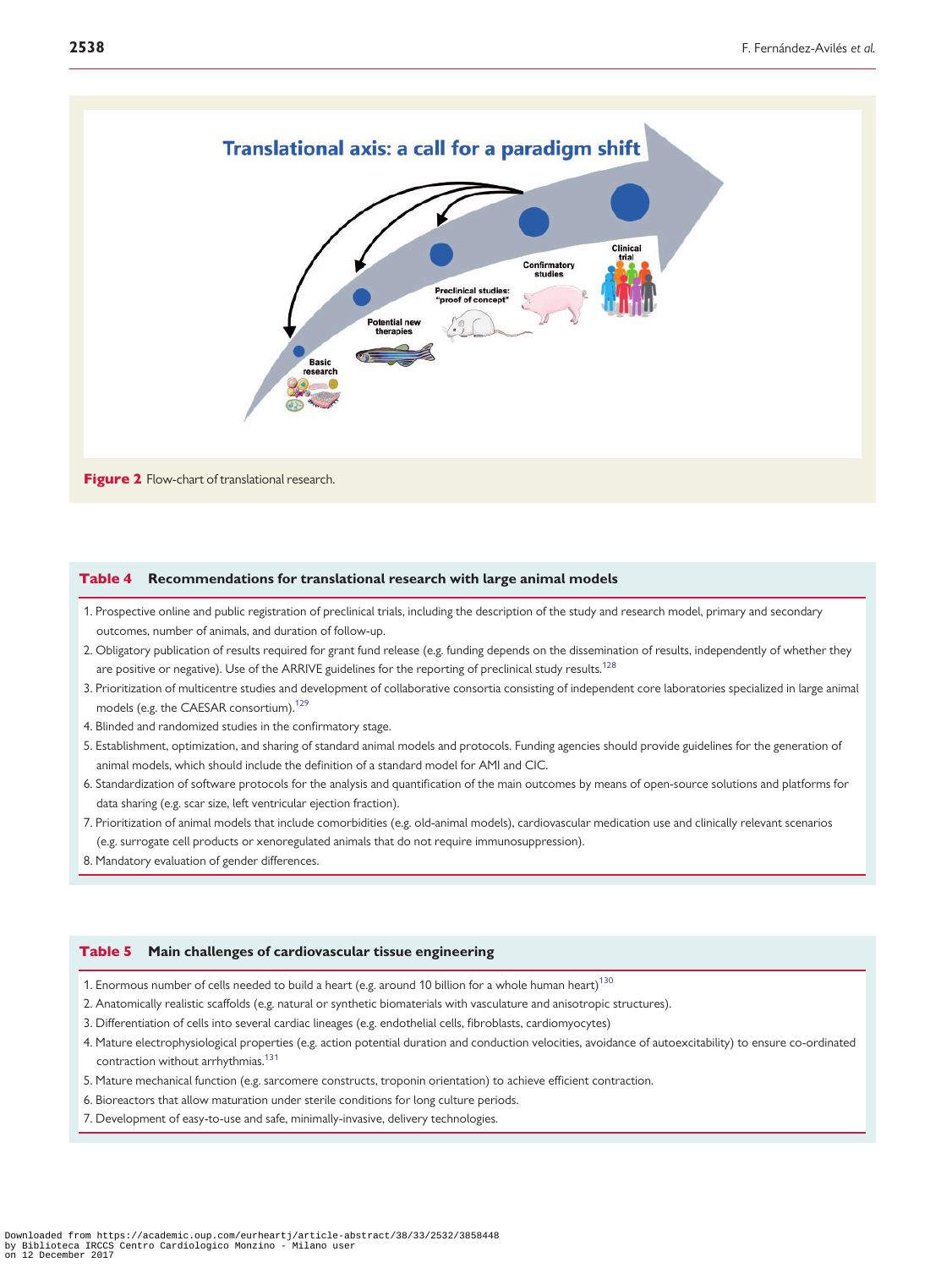

Figure 3 Supply chain of cardiac regenerative advanced therapy medicinal products.

The aforementioned challenges in the generation of clinically useful cardiac muscle tissue are not present in other cardiovascular structures, for which the tissue engineering approach is already producing clinically viable and useful products. Such is the case of cardiac valves and large vessels.<sup>132–135</sup> Nevertheless, technical improvements are required in order to extend their applicability to a larger number of patients. These improvements include standardized production units, the identification of the most appropriate materials, control of longterm degradation and integration in the body, and the development of minimally invasive delivery devices.<sup>136</sup>

In addition to the clinical usefulness of cardiovascular tissue engineering solutions, the possibility of producing personalized monolayer cultures and three-dimensional human engineered cardiac tissues heralds a new era for the in vitro identification of pathophysiological mechanisms and for the development of tailored novel treatments (e.g. by using human cardiomyocytes obtained by directed differentiation of iPSC derived from patients with cardiomyopathy).<sup>137,138</sup>

# Priorities and methods for production, delivery, tracking, and assessment

Cardiovascular regenerative medicine products have special characteristics that differentiate them from classic pharmacological treatments in terms of production, delivery, tracking, and assessment (Figure 3). The manufacturing of these advanced therapy medicinal products (ATMP) includes multiple step from the acquisition of biological samples to the delivery of a personalized product for each patient. Given the heterogeneity present in the generation of most biological CRM products, the process of manufacturing and the delivery technology need to be considered as part of the CRM product itself. The functionality of a cell-based product is influenced by multiple factors, including the initial source, harvesting and isolation techniques, and manufacturing. Standardization of these procedures and

methods is especially important, as lack of uniformity in cell manufacturing may influence clinical outcome.<sup>139</sup> Moreover, standardization permits direct comparisons between trials and indirect comparisons through meta-analyses. Several reviews have already provided guidance for the technological progress and challenges towards manufacturing of CRM products based on the principles of Good Manufacturing Practice.<sup>140–142</sup>

The main objective of delivery technologies is to achieve the optimal dosage of biological material needed to provide benefits in the region of interest of the host tissue. Although all available modalities of regenerative product delivery display—to varying degrees—the four desired characteristics (safety, ease of use, clinical utility, and low cost), after 20 years of research we can conclude the following:

- (1) Surgical transepicardial delivery has been relegated to patients with a formal indication for open-chest surgery. However, minimally invasive approaches, such as lateral minithoracotomy, videoassisted thoracoscopy and robotic surgery, are currently being investigated.
- (2) Percutaneous catheter-based delivery has been the most extensively used modality for cardiac diseases. Intracoronary infusion of regenerative products has been the mainstay in the setting of acute coronary syndromes, whereas more sophisticated catheters—with or without navigation platforms—for endomyocardial delivery have been specifically used in HF and refractory angina.
- (3) Intravenous infusion of products was discontinued owing to low selective engraftment rates, subsequent to early trapping in remote organs (primarily the lungs), although it may play a role in the delivery of products with high tropism for the target tissue after AMI (e.g. viral vectors).
- (4) Tissue engineering products require more specific transplantation technologies. These products may prove easier for injection of biomaterials, but will require highly sophisticated systems in the case of matrixes or patches if they are to be minimally invasive or even administered percutaneously.
- (5) In the case of PAD and stroke, intra-arterial and intramuscular injections have been used extensively, and no relevant advances in delivery technologies are anticipated in the short-term.
- (6) Few preclinical studies have compared delivery modalities. $143-145$ It seems that the intracoronary and endomyocardial approaches are the most efficient, depending on the phase of myocardial ischaemia (acute vs. chronic).<sup>146</sup> However, evidence is scarce with humans, and the efficiency of product delivery is a complex, multifactorial variable that is influenced by several factors, including cell type, timing of delivery, device design, and cell dose. Moreover, the implications of these experimental findings for clinical practice are not completely clear, and it is now well known that retention rates may not determine the effect of a given product.<sup>[147–149](#page-16-0)</sup>

Our recommendations are shown in Table [6](#page-8-0).

. . . . . . . . . . . . . . . . . . . . . . . . . . . . . . . . . . . . . . . . . . . . . . . . . . . . . . . . . . . . . . . . . . . . . . . . . . . . . . . . . . . . . . . . . . . . . . . . . . . . . . . . . . . . . . . . . . . . . . . . . . . . . . . . . . . . . . . . . . . . . . . . . . . . . . . . . . . . . . . . . . . . . . . . . . . . .

# Identification of regenerative products ready for clinical trials: recommendations regarding clinical investigation tracks

'First-generation' cell types include a series of heterogeneous adult stem cell populations that were first used (unmodified) in CRM at the beginning of this century (e.g. unfractionated BMMNC and selected subpopulations thereof, CPC, EPC, SM, MSC, and ADSC).<sup>29</sup> These types of cells are believed to induce myocardial repair through the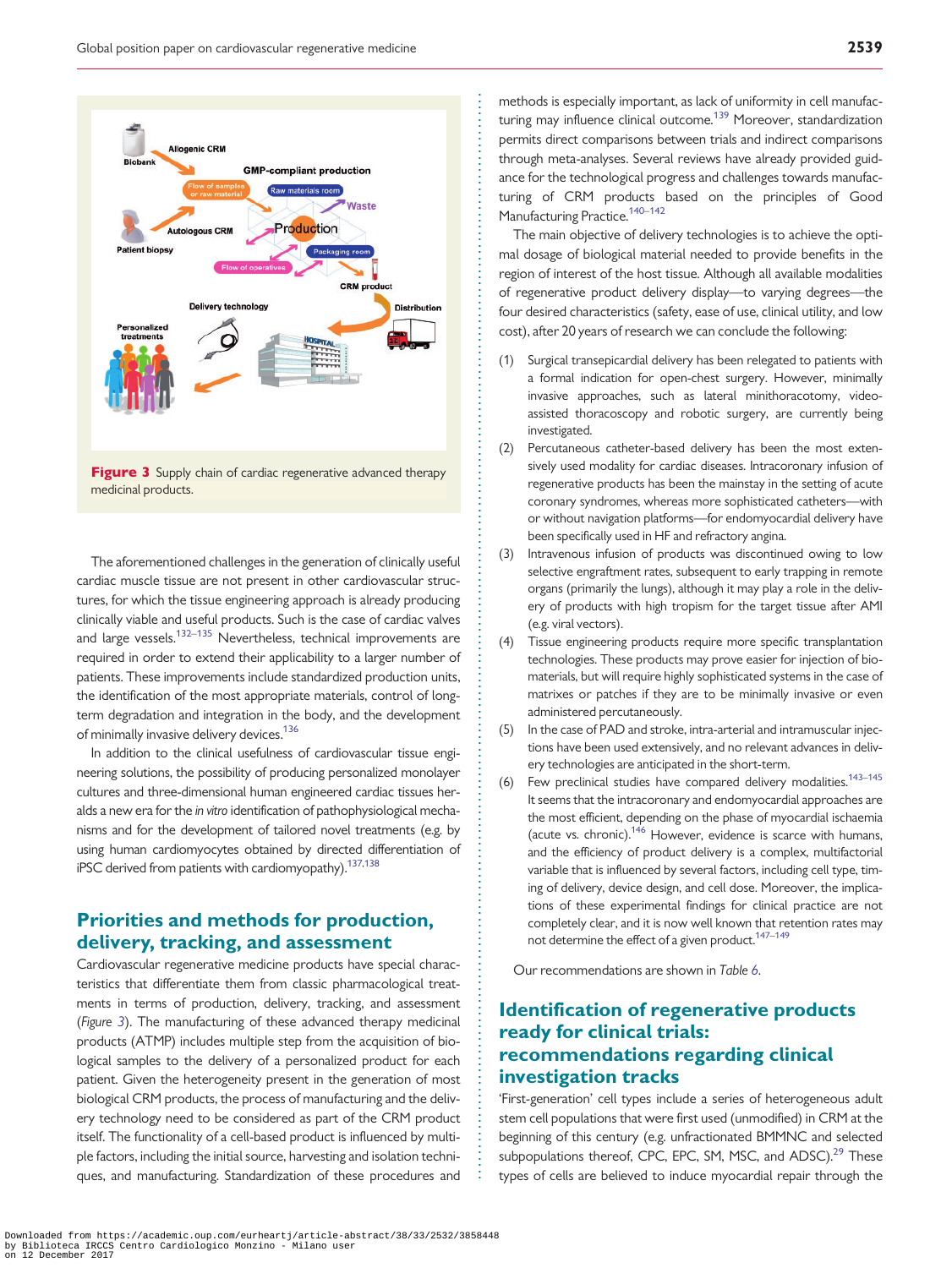#### <span id="page-8-0"></span>Table 6 Recommendations for production, delivery, navigation, tracking, and assessment

- 1. Identification of optimal delivery technologies for each novel or 'conventional' regenerative product (e.g. viral vectors, stem cells, growth factors and molecules). Other variables, such as timing, dose, microenvironment, clinical scenario, and location, need to be considered when designing new delivery technologies.
- 2. Development of minimally invasive methodologies, ideally percutaneous approaches, for tissue engineering solutions.
- 3. Optimization of delivery modalities to improve accuracy by means of fusion imaging tools.
- 4. New imaging and automated software to guide and improve CRM product delivery and retention: real-time, non-invasive imaging and/or integrating computed tomography, magnetic resonance and ultrasound into the catheter navigation process.
- 5. New imaging and automated software for in vivo tracking of CRM products in humans.

#### Table 7 Identification of regenerative products ready for clinical trials

- 1. 'First-generation' and 'second-generation' stem cells (except for iPSC and ESC), including those used in allogeneic transplants, are ready for phase III clinical trials. However, issues such as best tolerated doses, benefits of repetitive administration, optimal timing, and most efficient delivery modality still need further research.
- 2. Emphasis should be placed on comparison between products, doses and delivery strategies.
- 3. Cell-based and other regenerative products, especially when evaluated in multicentre/international trials, should be standardized. Standardization includes quality assessments of the final product before release (viability, surface markers, potency, stability, and sterility tests).
- 4. Safety and efficacy issues in gene therapy should be solved before moving forward to new phase I or more phase II trials. Novel 'cell-free' products and tissue engineering approaches must progressively enter the clinical stage.
- 5. Efforts should be made to include biomarkers, new imaging/tracking and delivery techniques in phase I trials with the aim of unraveling the complex mechanisms of action of regenerative products.

. . . . . . . . . . . . . . . . . . . . . . . . . . . . . . . . . . . . . . . . . . . . . . . . . . . . . . . . . . . . . . . . . . . . . . . . . . . . . . . . . . . .

secretion of cytokines and growth factors that activate innate regeneration pathways (paracrine activity). Most have already been investigated in depth in clinical practice (see 'Lessons learned from clinical research' section) and have passed through phase I and II studies with consistent and solid safety profiles. Furthermore, and although several issues concerning their regenerative capacity remain unresolved (e.g. mechanisms of action, dose, and timing), in some cases, they have already been considered as the most suitable types for investigation in phase III clinical trials.

In contrast, 'second-generation' cells include purified cardiac cell subpopulations (CDCs and CSC), 'potency-enhanced' cells with genetic or pharmacological modifications (e.g. 'cardiopoietic' BM-MSC), cells of allogeneic origin (MSC and CSC), and novel pluripotent sources (iPSC and ESC). Despite their robust paracrine activity, these cell types are also—theoretically—able to replace the damaged myocardium with the formation of new cardiomyocytes, smooth muscle cells, and endothelial cells to a greater or lesser extent. Although a first experiment with ESC-derived CPCs in chronic HF has been initiated in humans, $^{28}$  $^{28}$  $^{28}$  we can consider iPSC and ESC to be at the preclinical stage because of safety concerns (e.g. uncontrolled proliferation, transfection-related mutagenesis in iPSC).<sup>136</sup> The remaining cell types have also been considered to be ready for phase III experimentation. However, additional safety studies (e.g. immunogenicity and tumorigenicity) are required with some allogeneic sources before genuine phase II clinical trials can be considered.

The field of 'cell-free' products has evolved rapidly from the first unsuccessful experiences with growth factors (e.g. granulocyte colony-stimulating factor) used as soluble injectates to more

sophisticated products, such as episomes, microRNA (mi-RNA), and exosomes, either alone or embedded in hydrogels or encapsulated in nanoparticles. Although these new approaches that mimic the secretome of donor cells could soon be used in clinical practice, further investigations on their characterization, bioavailability (dose, timing), organ distribution (delivery), and efficiency (outcomes) are warranted.

With regards to gene therapy, after 14 years of clinical research, angiogenic factors, calcium-handling proteins, and homing factors have been investigated in phase I/II trials. Given the limited results of gene therapy in clinical trials compared with preclinical models, several obstacles need to be overcome before clinical application of gene therapy can be considered realistic. These obstacles include, but are not limited, to: (i) technical challenges regarding viral and nonviral constructs (e.g. tissue-specific promoters and chemical ligands); (ii) grounded choice of therapeutic targets and clinical conditions; (iii) safety, transfection efficacy, and production costs; and (iv) optimization of delivery systems for precise administration and appropriate bioavailability with minimal off-target effects. Finally, the field of tissue engineering is one of the most promising in CRM and is currently initiating phase I first-in-man experiences.<sup>150</sup>

Clinical research tracks in CRM must be based on an evidencebased translational rationale. When ready for clinical testing, any regenerative product should follow the traditional four phases of clin-ical research (see also Table [8](#page-9-0)).<sup>[29](#page-12-0),[151](#page-16-0)</sup> Of note, some currently researched CRM products do not comply with these principles.

Table 7 summarizes our recommendations on the identification of regenerative products ready for clinical trials.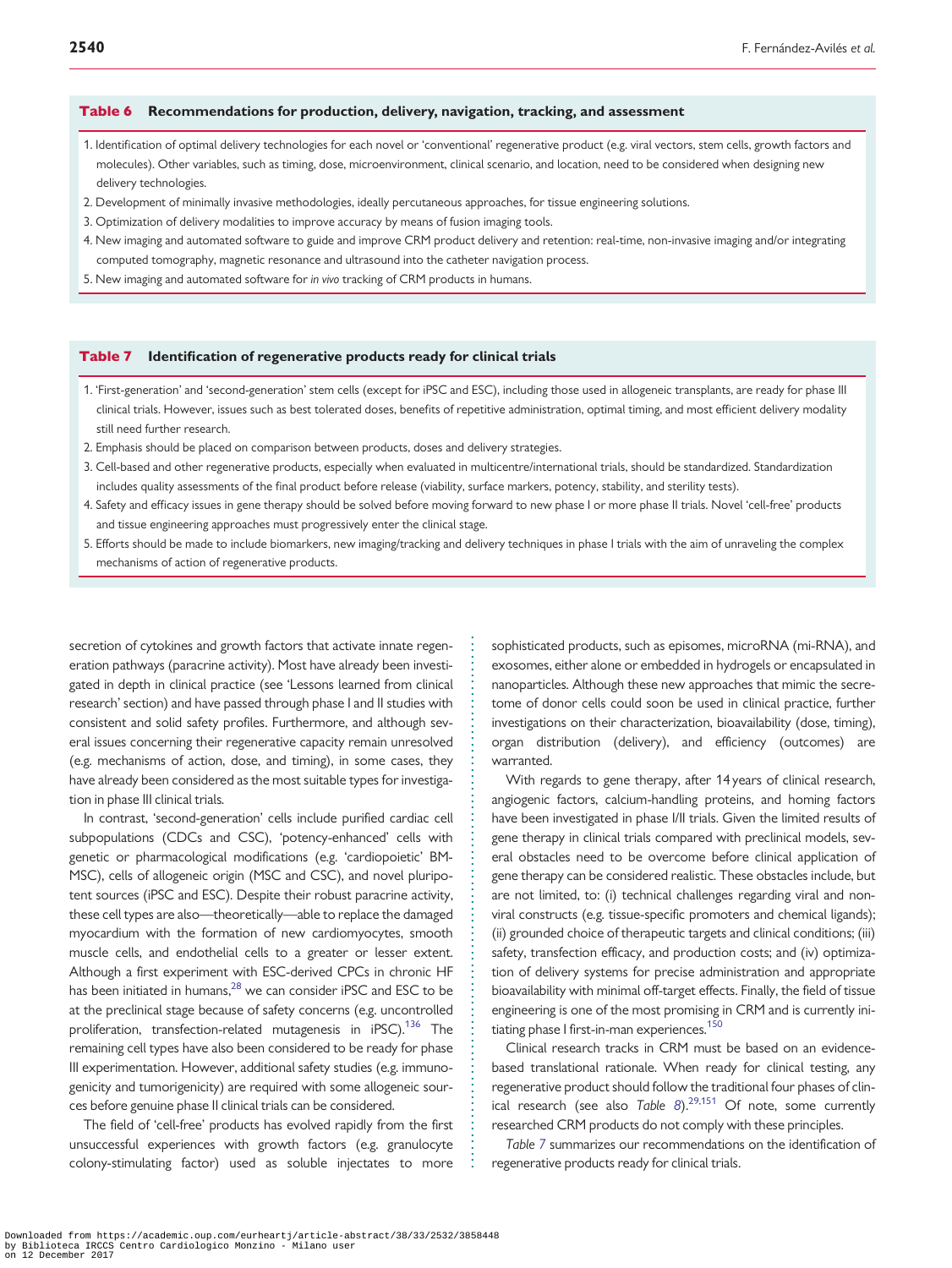|                                                                  | <b>Preclinical, Phase I</b>                                                                                                                          | <b>Phase II</b>                                                                                                                                     | <b>Phase III</b>                                                                                                                                                                                                                                                           |
|------------------------------------------------------------------|------------------------------------------------------------------------------------------------------------------------------------------------------|-----------------------------------------------------------------------------------------------------------------------------------------------------|----------------------------------------------------------------------------------------------------------------------------------------------------------------------------------------------------------------------------------------------------------------------------|
| Product regulatory<br>requirements                               | Kinetics, biodistribution of the<br>regenerative product.<br>Purity, potency, and karyotype<br>stability of particular cells.<br>Ensure traceability | Short-term side effects and risk<br>associated with particular regen-<br>erative biologics.<br>Establish efficacy and safety moni-<br>toring assays | Performed after preliminary evidence suggesting<br>effectiveness of particular regenerative product                                                                                                                                                                        |
| Objective                                                        | Safety.<br>Kinetics, dose-dependency,<br>retention, and optimal deliv-<br>ery method                                                                 | Safety/surrogate endpoints                                                                                                                          | Safety/therapeutic benefit/improved survival                                                                                                                                                                                                                               |
| Patients restriction/<br>criteria                                | Identify target group (safety<br>analysis)                                                                                                           | Identify potential responders and<br>non-responders                                                                                                 | Include only responders                                                                                                                                                                                                                                                    |
| Sample size                                                      | Usually 20 per cohort                                                                                                                                | From a few dozen to a few<br>hundred                                                                                                                | Several hundred or more                                                                                                                                                                                                                                                    |
| Design                                                           | Randomized, open label or pla-<br>cebo/sham                                                                                                          | Randomized, double-blind, placebo<br>or sham controlled                                                                                             | Randomized, double-blind, placebo or sham<br>controlled                                                                                                                                                                                                                    |
| Endpoints (feasibil-<br>ity/product and<br>procedure<br>related) | Procedural safety, biological<br>activity of the regenerative<br>product                                                                             | Safety/feasibility of the procedure,<br>adequate number of cells/dose<br>response                                                                   | Long-term, substantial evidence of previously<br>observed feasibility/safety                                                                                                                                                                                               |
| Safety endpoints                                                 | Patient tolerance, abnormal cell<br>growth, mutagenesis,<br>tumorigenicity                                                                           | Patient tolerance, tissue injury, clin-<br>ical major adverse cardiac events,<br>arrhythmias                                                        | Clinically relevant endpoints: death, adverse clini-<br>cal events                                                                                                                                                                                                         |
| Efficacy endpoints                                               | Detect surrogate endpoints<br>that are sufficiently sensitive<br>to track the therapeutic<br>benefit                                                 | Further analysis of previously<br>(1)<br>detected surrogate endpoints<br>Exploratory analysis of clini-<br>(2)<br>cally relevant endpoints          | Clinically relevant endpoints<br>(1)<br>Objective (single or composite):<br>improved survival, reduced clinical<br>events/number of hospitalizations<br>Subjective: symptom score, health-related<br>quality of life<br>Surrogate efficacy endpoints that correlate<br>(2) |

. . . . . . . . . . . . . . . . . . . . . . . . . . . . . . . . . . . . . . . . . . . . . . . . . . . . . . . . . .

#### <span id="page-9-0"></span>Table 8 Requirements for each phase of clinical research

# . Priorities and proposals regarding clinical trial design

Before the promise of biologic-based interventions can be translated into clinical benefits, appropriate endpoints must be selected to facilitate the regulatory path that regenerative interventions are subject to. Regulatory bodies in the US and Europe stipulate generic and disease-specific requirements and rigorous criteria for good clinical practice and clinical research. These requirements are summarized in Table 8 (reprinted from<sup>152</sup> with permission).

Interestingly, some of the aforementioned variables have been systematically ignored or not investigated in depth in phase I/II trials. The shortcomings of previous approaches include the following:

- (1) Safety and efficacy endpoints have been used consistently, although not in a standardized/uniform manner between trials, and sometimes not correctly according to the corresponding clinical research phase. No novel endpoints that could allow us to increase our knowledge of CRM ('mechanistic' endpoints) have been put forward.
- (2) Surrogate endpoints have been assessed in several trials with very different imaging modalities and sometimes

with high inter- and intra-observer variability (e.g. echocardiography).

significantly with clinical endpoints

- (3) Traditionally, phase II clinical trials have been misused to confirm efficacy, which is the final aim of phase III studies. Ambitious efficacy results have been frequently incorporated into phase II trials with the purpose of shortcutting development expenses and obtaining scientific recognition, frequently resulting in global scientific disappointment.<sup>153</sup> Phase II trials should be carried out with many primary 'surrogate' endpoints (such as functional and structural measures, biomarkers, quality of life, and functional capacity) to test a range of efficacy domains and to broadly survey the possible benefits of the study product, with little regard for 'P' values. On the contrary, hard clinical endpoints (such as all-cause mortality or causespecific mortality) that are applicable in daily clinical practice should be tested in well-designed phase III trials, although other endpoints of cardiovascular improvement/impairment may be included[.152](#page-16-0)
- (4) Patient-related modifiers: Age, gender, and comorbidities may alter the reparative proficiency of cardiac regenerative products. For instance, patients with cardiovascular disease rarely harbour cells with an acceptable regenerative capacity, an issue that we will be able to assess through the development of biomarkers and potency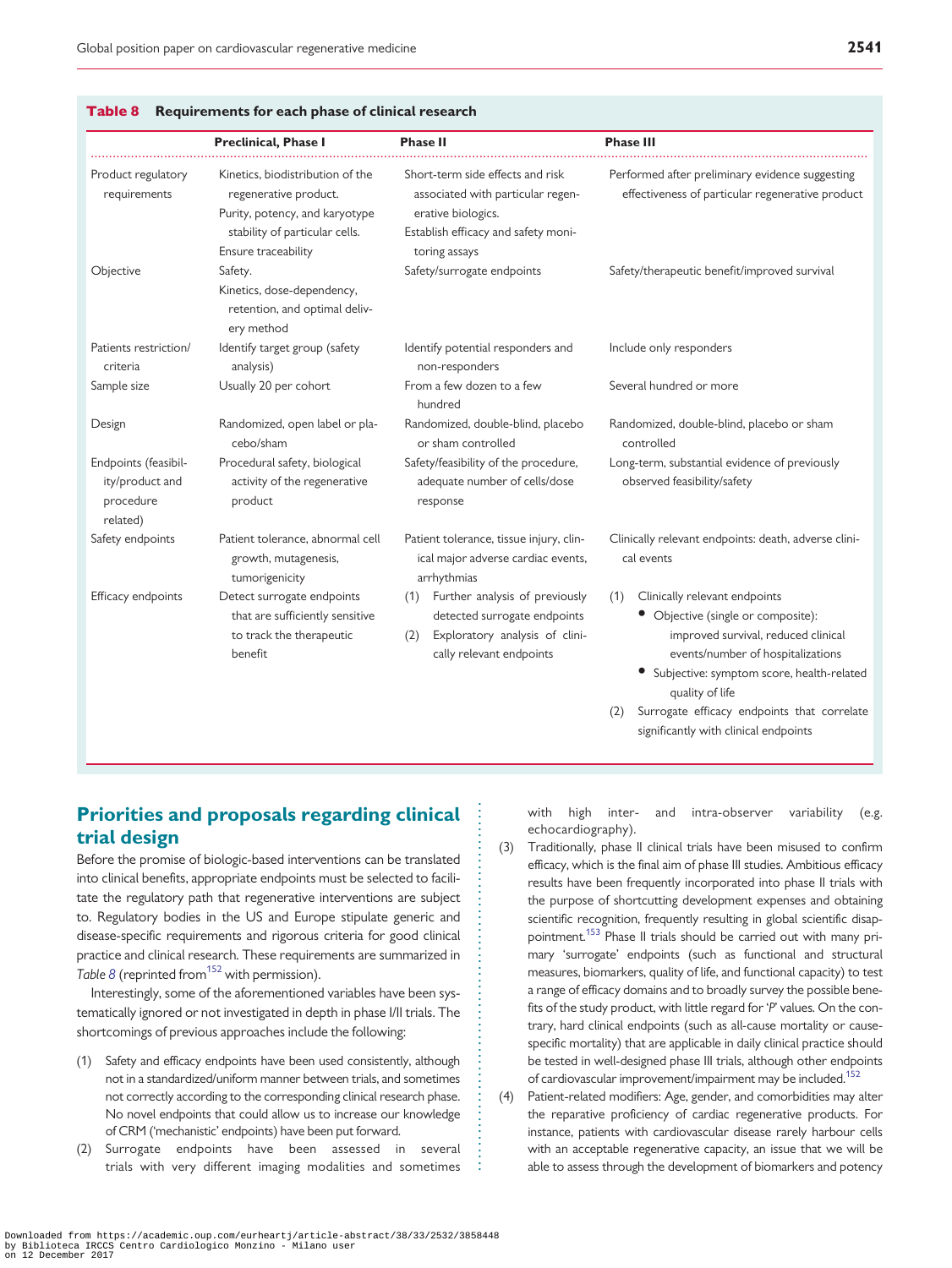#### Table 9 Recommendations for advanced therapy medicinal product-based translational clinical research

- 1. Clinical research planning should include 'proof-of-principle' studies, bio-distribution studies, and dose-escalation studies before safety and efficacy can be validated.
- 2. Confirmatory 'proof-of-efficacy' trials should comply with disease-specific guidelines and target specific, well-defined patient subpopulations.
- 3. Traditional safety and efficacy endpoints (clinical/surrogate) will be used in the future when appropriate. However, new mechanistic endpoints to corroborate unanswered hypotheses (e.g. on mechanisms of action) should be incorporated after proper validation in the preclinical field and standardized according to regulatory recommendations. In the event that surrogate endpoints are anticipated, the most reproducible techniques must be used (MRI, PET), and core laboratories should be established for centralized analysis.
- 4. The timing and route of delivery must also be re-considered from the early phases, taking into account the underlying disease, previous hard preclinical observations, and plausible assumptions.
- 5. Patient selection is crucial. Confounders such as age, gender, comorbidities, disease vulnerability and severity, and concomitant medications should always be taken into consideration when designing a new clinical trial (using predictive scores of outcomes, if possible).
- 6. Sample size calculations should be rigorous, and general requirements and safety/efficacy profiles for phases I, II, and III should be strictly adhered to. Specifically, phase II clinical trials must be conducted in order to generate hypotheses and foundational (although not significant) evidence for the appropriate design of meaningful confirmatory phase III clinical trials.
- 7. Adequate inclusion of control/placebo patients should be ensured and strict blinding methods should be followed. The risk/benefit ratio should be defined, and the interference of eventual commercial interests should be avoided.
- 8. The costs of clinical evaluation phases have been frequently underestimated, thus forcing the interruption of ongoing trials. Strong support and collaboration between academia and industry and an appropriated economic plan are mandatory if we are to provide patients with the most efficient treatments.

. . . . . . . . . . . . . . . . . . . . . . . . . . . . . . . . . . . . . . . . . . . . . . . . . . . . . . . . . . . . . . . . . . . . . . . . . . . . . . . . . . . . . . . . . . . . . . . .

assays. Furthermore, clinical trials should include only patients under optimal medical treatments, given that concomitant medications may also modify the final effect of cell/gene therapy, either by affecting the quality of source cells or the response of the host tissue. Some scores predict the impact of these variables on the outcome of regenerative therapies,  $154$  although their use has been marginal to date.

- (5) Patient selection: Inclusion and exclusion criteria should focus on specific subpopulations with poor prognosis that could benefit the most from CRM and should clearly identify target patient populations. It is increasingly recognized that standard-of-care medications and interventions lead to a high rate of spontaneous recovery in some settings (e.g. post-AMI), thus underpowering the potential beneficial effects of CRM. On the other hand, in many cases regenerative strategies have been applied to 'low-risk' patients, thus also precluding the observation of positive beneficial results. Finally, level of treatment and disease severity must be well balanced between treatment and control groups.
- (6) Sample size has frequently been calculated by imitating the approach adopted in previous trials or based on preclinical models that do not predict human responses and on weak surrogate-based results. These calculations must be drawn only from well-founded and reliable data, once the primary endpoint and the trial objective have been identified and the magnitude of difference for detection and acceptability of errors has been specified. If data are not available, the most reliable resources must be used.
- (7) Cell dosing: As mentioned above, in most cases, the number of cells to be delivered in a clinical trial is empirically determined (e.g. subject to manufacturing capacities) or simply copied from previous trials; genuine dose-escalating studies are lacking. A feasible, safe, and eventually efficient dose of the regenerative product should be anticipated from the results of preclinical research and tested in phase I trials.
- (8) Specific studies to determine the ideal timing for cell delivery (mainly in the acute phase) are lacking. Furthermore, the effect of repetitive injections of CRM products has not been sufficiently assessed.

Other aspects that should be borne in mind when designing future clinical trials include ethics issues (e.g. the choice of control group, which is mandatory in phase II/III trials, and the correct assessment of the risk/ benefit ratio), the eventual role of conflicts of interest (mainly commercial interests), and the major impact of CRM results on the scientific community and, in a broader sense, on decision makers and the public.

Table 9 shows our recommendations on translational clinical research with ATMP.

### Priorities and proposals regarding regulatory hurdles

Biological products are subject to significantly different regulatory requirements throughout the world. In the United States, regulation of cellular and gene therapy products falls under the auspices of the Center for Biologics Evaluation and Research (CBER). In the European Union (EU), cellular and gene therapies are regulated by the European Medicines Agency (EMA) and undergo evaluation by the Committee of ATMP. In addition, each European country has its own agencies and procedures. In Japan, regulation is the responsibility of the Pharmaceuticals and Medical Devices Agency (PMDA), which recently prioritized biologics, thus enabling the approval of stem cell therapies with only basic demonstrations of safety and trends toward efficacy (phase II clinical trials). Similarly, other countries are developing their own regulations. Each agency periodically publishes its own guidelines, which are frequently subject to discrepancies in terms of objectives and methods. Meanwhile, alternative strategies are often used by small clinics and unscrupulous people to minimize regulatory requirements and obtain profits from patients desperate for 'magic' options.<sup>[155](#page-16-0)</sup>

To address the needs of patients, researchers, sponsors, and regulatory agencies, we propose the recommendations detailed in Table [10](#page-11-0).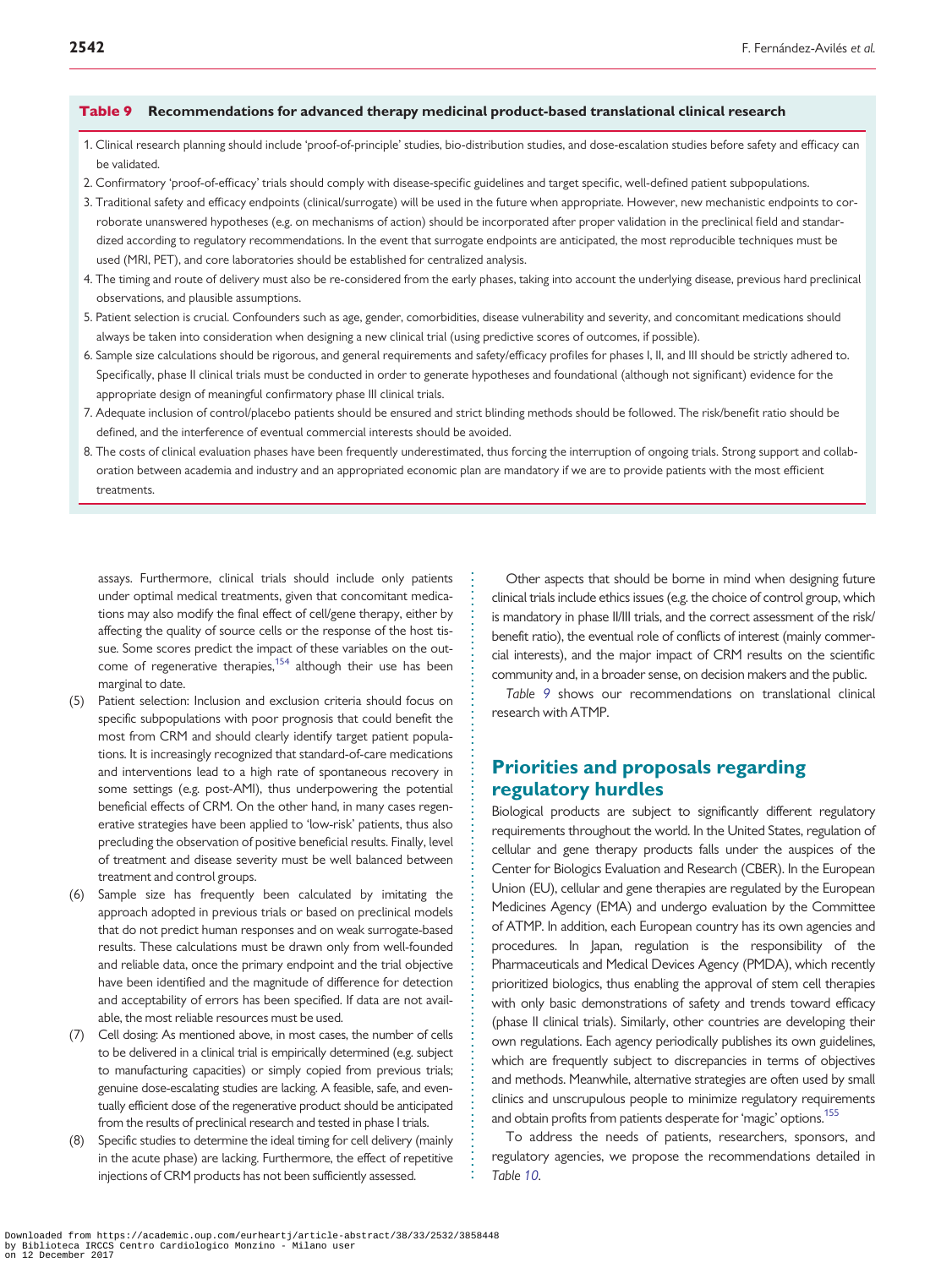#### <span id="page-11-0"></span>Table 10 Recommendations regarding regulatory hurdles

- 1. Additional workshops should be organized and sponsored to establish excellence networks comprising patient advocacy groups, researchers, clinical trialists, industry representatives, specialists in clinical-grade production of biologics and representatives of regulatory agencies from around the world.
- 2. Development of international mechanisms for the oversight of regenerative treatments. To support regulatory mechanisms that would offer patients access to CRM therapies that have proven to be safe and efficient.
- 3. The standardization of biological therapies presents specific characteristics that cannot be evaluated following the procedures developed for the pharmaceutical industry. Specific tracks need to be considered for measuring the safety, purity, potency, and efficacy of products.
- 4. Special care and protection needs to be offered to patients with critical diseases who may be subject to hype rather than true hope.

#### Table 11 Global aims of TACTICS

- 1. A comprehensive increase in our knowledge of the complex molecular, cellular, and tissue mechanisms that govern regenerative homeostasis and the cardiovascular repair process.
- 2. Standardization of small and large animal models for cardiovascular research so that they can reach the standards required for clinical research.
- 3. Collaborative performance of large-scale and optimally designed phase III multicentre clinical trials to demonstrate the clinical efficacy of regenerative therapies and to advance the standard of care in human cardiovascular medicine.
- 4. Transnational standardization of regulatory requirements to ensure adoption of approved therapies.
- 5. Communication and demonstration of best practices of all those working in the field of CRM to the scientific community, decision makers and the public. Mitigating a main risk challenging the field—the lack of credibility—requires the organization of robust evidence-based investigational team tracks with the scientific support of a large and committed multidisciplinary/multinational consortium.

### . Priorities and proposals regarding strategies for public and private funding

The funding challenges facing the CRM community are considerable, and the solutions are demanding. Regenerative medicine raises general questions about the appropriate allocation of government and private resources, thus casting doubt on the relative priority of the translational approach over health care in funding decisions. The research portfolios of pharmaceutical companies and non-profit organizations also reveal an array of promising lines, although neither the public sector nor the private sector can support each and every promising research project. In summary, no single strategy will likely prove itself sufficient to meet the patient's needs. In order to guarantee quality (both in healthcare and research) and private-sector financial support in the CRM field, investors and governments should be prepared to collaboratively support a range of strategies aimed at increasing funding, improving operational efficiency (both administrative and academic) and generating additional revenues through royalties, patent registration, and other models. Only countries and investors with an efficient strategy for market positioning and promotion of translational research in the healthcare system will obtain profits from the revolution of CRM and offer improvements to their citizens in terms of quality of life.

# Vision and global perspectives

The TACTICS consortium is the first worldwide cooperative research network in the field of CRM. In this consensus document, the Writing Group of the TACTICS Task Force presents a critical summary of the state of the art in CRM, covering basic and translational research, clinical practice, regulatory pathways, and funding strategies. Our end objectives are to describe the priorities and challenges in the field for the next decade and to provide evidence-based recommendations to guide the future application of regenerative products in the fight against cardiovascular failure. The most relevant challenges are summarized in Table 11.

In conclusion, the opportunity to optimize the regenerative medicine armamentarium and to make real progress in the regeneration of human cardiovascular tissue is through worldwide multidisciplinary cooperation. By pooling the efforts of leading expert groups, we will collectively be able to develop effective treatments that will improve the prognosis of patients with a wide range of heart and vascular diseases.

#### Acknowledgements

The authors would like to thank Ana Fernández-Baza for her outstanding support and invaluable unceasing work during the conception, organization, and development of the TACTICS Alliance.

#### Funding

. . . . . . . . . . . . . . . . . . . . . . . . . . . . . . . . . . . . . . . . . . . . . . . . . . . . . . . . . . . . . . . . . . . . . . . . . . . . . . . . . . . . . . . . . . . .

Spanish Ministry of Economy through the Instituto de Salud Carlos III-FEDER (Fondo Europeo de Desarrollo Regional) (PLE2009-0152, IJCI-2014-22178, PI13-01882, SAF2016-76819-R, CPII15/00017), the Red de Investigación Cardiovacular (RIC. RD12.0042.0001) and the Red of Terapia Celular (TERCEL. RD12.0019.0021, RD16/00110018 and CB16/ 11/0041); FEDER 'Una Manera de Hacer Europa'; and 'CERCA Programme/Generalitat de Catalunya' Spain (in part); BAMI (7th FP); SCIENCE (Horizon 2020), Pegasus, Circulate (STRATEGMED by Polish Natinal Centre for Research and Development), statutory funds Medical University of Silesia; NIH and the Mayo Foundation. Netherlands CardioVascular Research Initiative (CVON): The Dutch Heart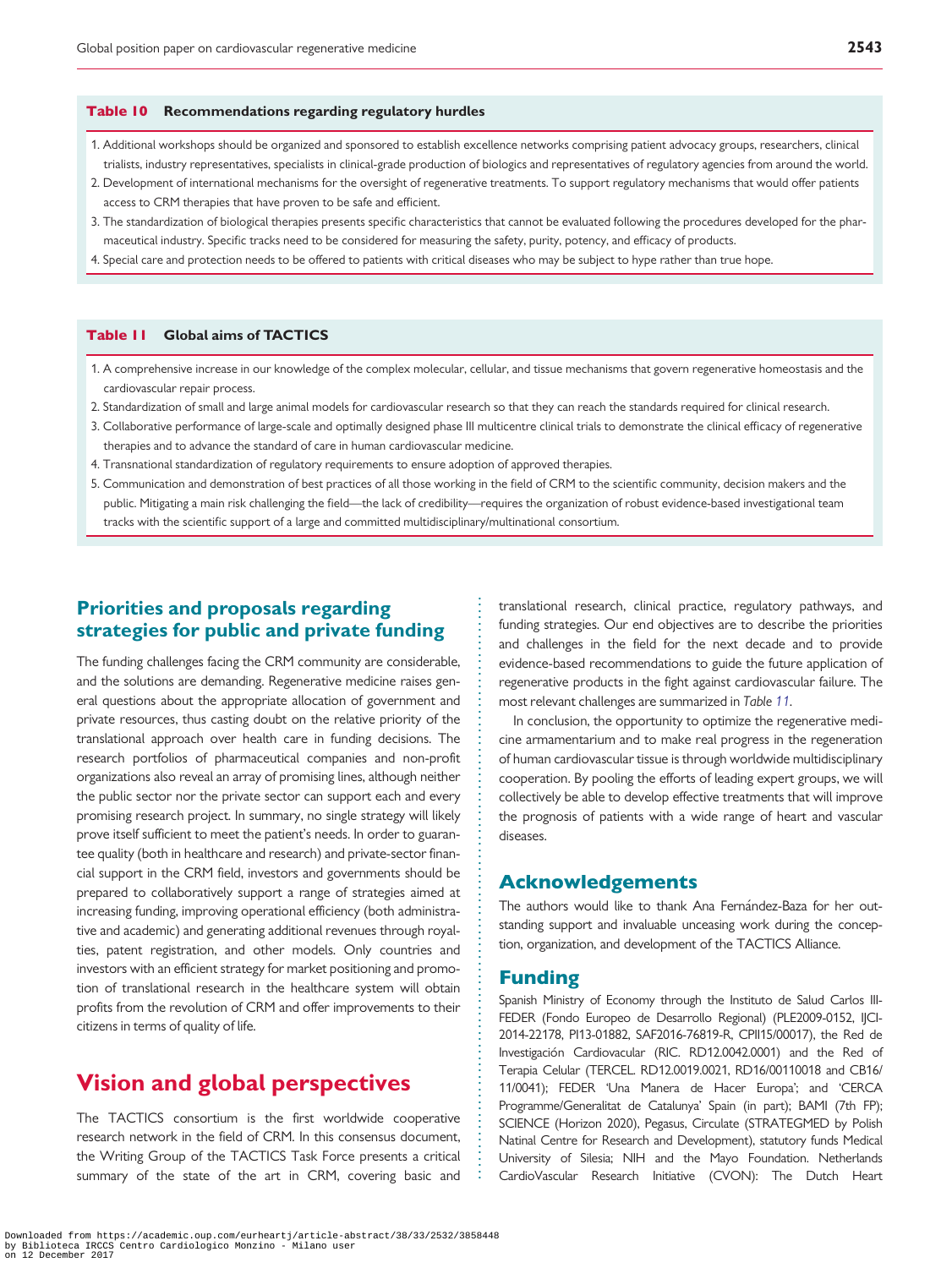<span id="page-12-0"></span>. Foundation, Dutch Federation of University Medical Centers, the Netherlands Organization for Health Research and Development and the Royal Netherlands Academy of Science. Academy of Finland. National Institutes of Health (R01HL084275, R01HL107110, UM1HL113460, and R01HL110737); Starr and Soffer Family Foundations; HLA&MEDECINE.NIH (R01HL067245, R37HL091102, R01HL105759, R01HL113647, R01HL117163, P01HL085577, R01HL122525, P01 HL-78825, and 1 UM1 HL-113530 (CCTRN)) (in part). A.T. reports research grants, administered by Mayo Clinic, from Marriott Foundation, Michael S. and Mary Sue Shannon Family, Russ and Kathy VanCleve Foundation, Leducq Foundation, Florida Heart Research Institute, Celyad, and National Institutes of Health. Ministerio de Educaciœn y Ciencia (SAF2014-59892), Fundaciœ La MARATÓ de TV3 (201502, 201516), Red de Terapia Celular - TerCel (RD16/0011/0006) and CIBER Cardiovascular (CB16/11/00403) as part of the Plan Nacional de I+D+I, and AdvanceCat 2014-2020 to A.B.G.

Conflicts of interest: K.C.W. has applied for a patent describing the therapeutic potential of bone marrow cell-derived growth factors in cardiovascular disease (PCT/EP2014/050788). B.G. is consultant in Celyad Inc. T.J.P. has received research funding to his institution from Baxter Healthcare and Janssen Pharmaceuticals, and minimal consulting fees from Pluristem Inc., Capricor, and Recardio Inc. J.B. is a member of an institution which has been a co-founder of Cardio3Biosciences, now Celyad. J.H. reports having a patent for cardiac cell-based therapy and holds equity in Vestion Inc. and maintains a professional relationship with Vestion Inc. as a consultant and member of the Board of Directors and Scientific Advisory Board. Vestion Inc. did not play a role in the design and conduct of the study. He holds a relationship with Longeveron LLC, Heart Genomics and Biscayne Pharma. M.A.S. is Chief Science Officer and co-founder of CardioCreate, Inc. The rest of the authors declare no conflict of interest.

#### References

- 1. Bergmann O, Zdunek S, Felker A, Salehpour M, Alkass K, Bernard S, Sjostrom SL, Szewczykowska M, Jackowska T, Dos Remedios C, Malm T, Andrä M, Jashari R, Nyengaard JR, Possnert G, Jovinge S, Druid H, Frisén J. Dynamics of cell generation and turnover in the human heart. Cell 2015;161:1566–1575.
- 2. Sanz-Ruiz R, Bolli R, Gersh BJ, Janssens S, Menasché P, Perin EC, Taylor DA, Terzic A, Willerson F, Fernández-Avilés F. The TACTICS intitiative: time for a global alliance on cardiovascular regenerative medicine. Eur Heart J 2016;37:2208–2211.
- 3. Aguirre A, Sancho-Martinez I, Izpisua Belmonte JC. Reprogramming toward heart regeneration: stem cells and beyond. Cell Stem Cell 2013;12:275–284.
- 4. Beltrami AP, Urbanek K, Kajstura J, Yan SM, Finato N, Bussani R, Nadal-Ginard B, Silvestri F, Leri A, Beltrami CA, Anversa P. Evidence that human cardiac myocytes divide after myocardial infarction. N Engl | Med 2001;344:1750-1757.
- 5. Kikuchi K, Poss KD. Cardiac regenerative capacity and mechanisms. Annu Rev Cell Dev Biol 2012;28:719–741.
- 6. Porrello ER, Mahmoud AI, Simpson E, Hill JA, Richardson JA, Olson EN, Sadek HA. Transient regenerative potential of the neonatal mouse heart. Science 2011;331:1078–1080.
- 7. Beltrami AP, Barlucchi L, Torella D, Baker M, Limana F, Chimenti S, Kasahara H, Rota M, Musso E, Urbanek K, Leri A, Kajstura J, Nadal-Ginard B, Anversa P. Adult cardiac stem cells are multipotent and support myocardial regeneration. Cell 2003;114:763–776.
- 8. Porrello ER, Olson EN. A neonatal blueprint for cardiac regeneration. Stem Cell Res 2014;13:556–570.
- 9. Jopling C, Boue S, Izpisua Belmonte JC. Dedifferentiation, transdifferentiation and reprogramming: three routes to regeneration. Nat Rev Mol Cell Biol 2011;12:79–89.
- 10. Kovacic JC, Fuster V. Cell therapy for patients with acute myocardial infarction: ACCRUEd evidence to date. Circ Res 2015;116:1287–1290.
- 11. Sadahiro T, Yamanaka S, Ieda M. Direct cardiac reprogramming. Circ Res 2015;116:1378–1391.
- 12. Zhou B, Ma Q, Rajagopal S, Wu SM, Domian I, Rivera-Feliciano J, Jiang D, von Gise A, Ikeda S, Chien KR, Pu WT. Epicardial progenitors contribute to the cardiomyocyte lineage in the developing heart. Nature 2008;454:109–113.

. . . . . . . . . . . . . . . . . . . . . . . . . . . . . . . . . . . . . . . . . . . . . . . . . . . . . . . . . . . . . . . . . . . . . . . . . . . . . . . . . . . . . . . . . . . . . . . . . . . . . . . . . . . . . . . . . . . . . . . . . . . . . . . . . . . . . . . . . . . . . . . . . . . . . . . . . . . . . . . . . . . . . . . . . . . .

- 13. Ruiz-Villalba A, Simón AM, Pogontke C, Castillo MI, Abizanda G, Pelacho B, Sánchez-Domínguez R, Segovia JC, Prósper F, Pérez-Pomares JM. Interacting resident epicardium-derived fibroblasts and recruited bone marrow cells form myocardial infarction scar. J Am Coll Cardiol 2015;65:2057–2066.
- 14. Botham CM, Bennett WL, Cooke JP. Clinical trials of adult stem cell therapy for peripheral artery disease. Methodist Debakey Cardiovasc J 2013;9:201–205.
- 15. Hagensen MK, Vanhoutte PM, Bentzon JF. Arterial endothelial cells: Still the craftsmen of regenerated endothelium. Cardiovasc Res 2012;95:281–289.
- 16. Hirase T, Node K. Endothelial dysfunction as a cellular mechanism for vascular failure. Am | Physiol Heart Circ Physiol 2012;302:H499-H505.
- 17. Hong X, Le Bras A, Margariti A, Xu Q. Reprogramming towards endothelial cells for vascular regeneration. Genes Dis 2016;3:186–197.
- 18. Mocharla P, Briand S, Giannotti G, Dörries C, Jakob P, Paneni F, Lüscher T, Landmesser U. AngiomiR-126 expression and secretion from circulating CD34+ and CD14+ PBMCs: role for proangiogenic effects and alterations in type 2 diabetics. Blood 2013;121:226–236.
- 19. Jakob P, Doerries C, Briand S, Mocharla P, Krankel N, Besler C, Mueller M, Manes C, Templin C, Baltes C, Rudin M, Adams H, Wolfrum M, Noll G, Ruschitzka F, Luscher TF, Landmesser U. Loss of AngiomiR-126 and 130a in angiogenic early outgrowth cells from patients with chronic heart failure: role for impaired in vivo neovascularization and cardiac repair capacity. Circulation 2012;126:2962–2975.
- 20. Giannotti G, Doerries C, Mocharla PS, Mueller MF, Bahlmann FH, Horvath T, Jiang H, Sorrentino SA, Steenken N, Manes C, Marzilli M, Rudolph KL, Lüscher TF, Drexler H, Landmesser U. Impaired endothelial repair capacity of early endothelial progenitor cells in prehypertension: relation to endothelial dysfunction. Hypertension 2010;55:1389–1397.
- 21. Paneni F, Costantino S, Kränkel N, Cosentino F, Lüscher TF, Reprogramming ageing and longevity genes restores paracrine angiogenic properties of early outgrowth cells. Eur Heart | 2016;37:1733-1737.
- 22. Ott HC, Matthiesen TS, Goh S, Black LD, Kren SM, Netoff TI, Taylor DA. Perfusion-decellularized matrix: using nature's platform to engineer a bioartificial heart. Nat Med 2008;14:213–221.
- 23. Sánchez PL, Fernández-Santos ME, Costanza S, Climent AM, Moscoso I. Gonzalez-Nicolas MA, Sanz-Ruiz R, Rodríguez H, Kren SM, Garrido G, Escalante JL, Bermejo J, Elizaga J, Menarguez J, Yotti R, Pérez del Villar C, Espinosa MA, Guillem MS, Willerson JT, Bernad A, Matesanz R, Taylor DA, Fernández-Avilés F. Acellular human heart matrix: a critical step toward whole heart grafts. Biomaterials 2015;61:279–289.
- 24. Guyette JP, Charest JM, Mills RW, Jank BJ, Moser PT, Gilpin SE, Gershlak JR, Okamoto T, Gonzalez G, Milan DJ, Gaudette GR, Ott HC. Bioengineering human myocardium on native extracellular matrix. Circ Res 2016;118:56–72.
- 25. Garreta E, de Oñate L, Fernández-Santos ME, Oria R, Tarantino C, Climent AM, Marco A, Samitier M, Martínez E, Valls-Margarit M, Matesanz R, Taylor DA Fernández-Avilés F, Izpisua Belmonte JC, Montserrat N. Myocardial commitment from human pluripotent stem cells: Rapid production of human heart grafts. Biomaterials 2016;98:64–78.
- 26. Chong JJH, Yang X, Don CW, Minami E, Liu Y-W, Weyers JJ, Mahoney WM, Van Biber B, Cook SM, Palpant NJ, Gantz JA, Fugate JA, Muskheli V, Gough GM, Vogel KW, Astley CA, Hotchkiss CE, Baldessari A, Pabon L, Reinecke H, Gill EA, Nelson V, Kiem H-P, Laflamme M, Murry CE. Human embryonic-stem-cellderived cardiomyocytes regenerate non-human primate hearts. Nature 2014;510:273–277.
- 27. Blin G, Nury D, Stefanovic S, Neri T, Guillevic O, Brinon B, Bellamy V, Rücker-Martin C, Barbry P, Bel A, Bruneval P, Cowan C, Pouly J, Mitalipov S, Gouadon E, Binder P, Hagège A, Desnos M, Renaud JF, Menasché P, Pucéat M. A purified population of multipotent cardiovascular progenitors derived from primate pluripotent stem cells engrafts in postmyocardial infarcted nonhuman primates. J Clin Invest 2010;120:1125–1139.
- 28. Menasché P, Vanneaux V, Hagège A, Bel A, Cholley B, Cacciapuoti I, Parouchev A, Benhamouda N, Tachdjian G, Tosca L, Trouvin J, Fabreguettes J, Bellamy V, Guillemain R, Suberbielle Boissel C, Tartour E, Desnos M, Larghero J. Human embryonic stem cell-derived cardiac progenitors for severe heart failure treatment: first clinical case report. Eur Heart | 2015;36:2011-2017.
- 29. Madonna R, Van Laake L, Davidson S, Engel F, Hausenloy D, Lecour S, Leor J, Perrino C, Schulz R, Ytrehus K, Landmesser U, Mummery C, Janssens S, Willerson J, Eschenhagen T, Ferdinandy P, Sluijter J. Position Paper of the European Society of Cardiology Working Group Cellular Biology of the Heart: cell-based therapies for myocardial repair and regeneration in ischemic heart disease and heart failure. Eur Heart J 2016;37:1789-1798.
- 30. Broughton KM, Sussman MA. Empowering adult stem cells for myocardial regeneration V2.0. Circ Res 2016;118:867–880.
- 31. Zafiriou MP, Noack C, Unsöld B, Didie M, Pavlova E, Fischer HJ, Reichardt HM, Bergmann MW, El-Armouche A, Zimmermann WH, Zelarayan LC. Erythropoietin responsive cardiomyogenic cells contribute to heart repair post myocardial infarction. Stem Cells 2014;32:2480–2491.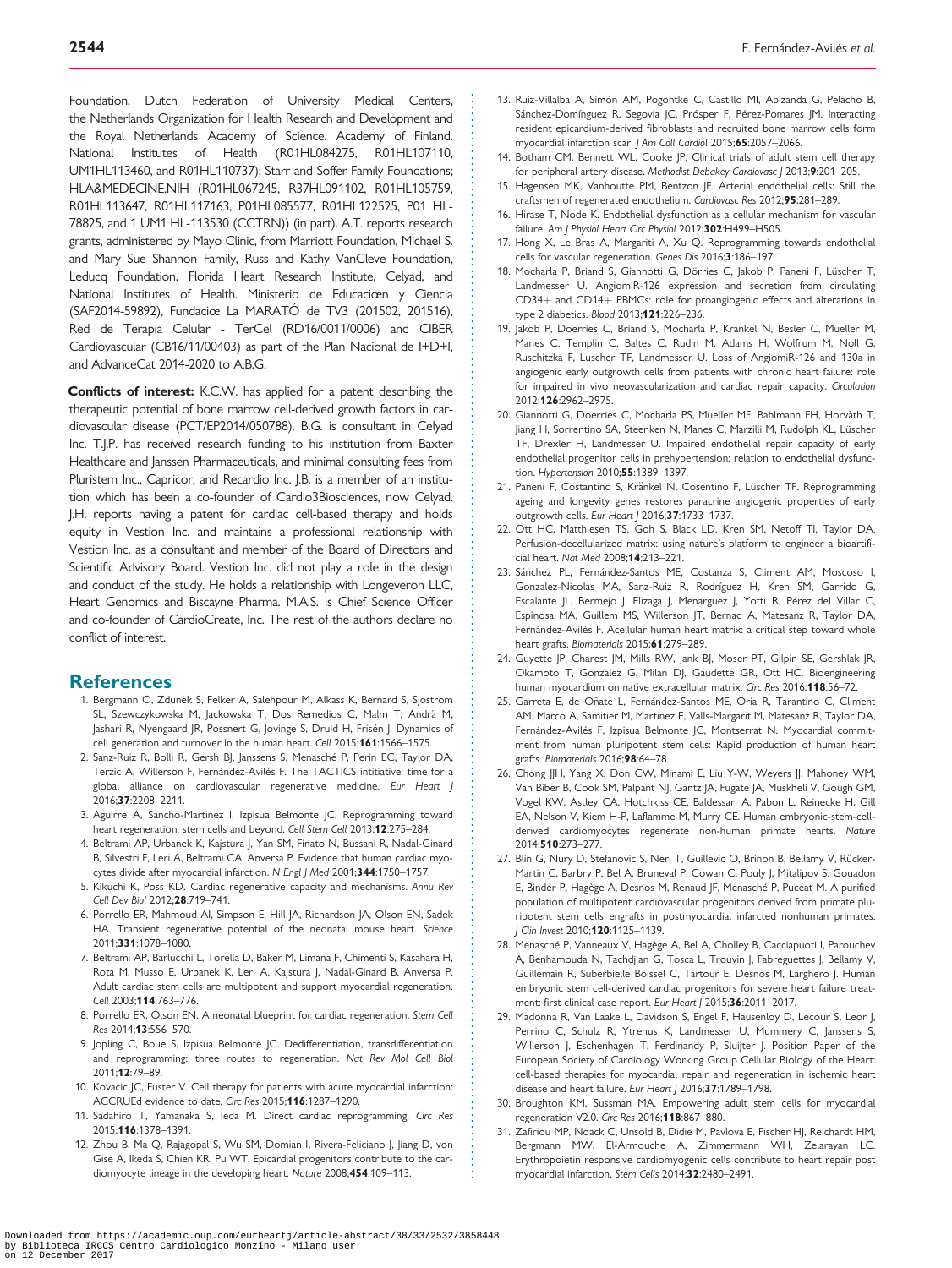- <span id="page-13-0"></span>. 32. Barile L, Lionetti V, Cervio E, Matteucci M, Gherghiceanu M, Popescu LM, Torre T, Siclari F, Moccetti T, Vassalli G. Extracellular vesicles from human cardiac progenitor cells inhibit cardiomyocyte apoptosis and improve cardiac function after myocardial infarction. Cardiovasc Res 2014;103:1–24.
- 33. Emanueli C, Shearn AIU, Angelini GD, Sahoo S. Exosomes and exosomal miRNAs in cardiovascular protection and repair. Vascul Pharmacol 2015;71:24–30.
- 34. De Jong R, Van Hout GPJ, Houtgraaf JH, Kazemi K, Wallrapp C, Lewis A, Pasterkamp G, Hoefer IE, Duckers HJ. Intracoronary infusion of encapsulated glucagon-like peptide-1-eluting mesenchymal stem cells preserves left ventricular function in a porcine model of acute myocardial infarction. Circ Cardiovasc Interv 2014;7:673–683.
- 35. Seif-Naraghi SB, Singelyn JM, Salvatore MA, Osborn KG, Wang JJ, Sampat U, Kwan OL, Strachan GM, Wong J, Schup-Magoffin PJ, Braden RL, Bartels K, DeQuach JA, Preul M, Kinsey AM, DeMaria AN, Dib N, Christman KL. Safety and efficacy of an injectable extracellular matrix hydrogel for treating myocardial infarction. Sci Transl Med 2013;5:173ra25.
- 36. Madonna R, Taylor DA, Geng YJ, De Caterina R, Shelat H, Perin EC, Willerson JT. Transplantation of mesenchymal cells rejuvenated by the overexpression of telomerase and myocardin promotes revascularization and tissue repair in a murine model of hindlimb ischemia. Circ Res 2013;113:902–914.
- 37. Chung ES, Miller L, Patel AN, Anderson RD, Mendelsohn FO, Traverse J, Silver KH, Shin J, Ewald G, Farr MJ, Anwaruddin S, Plat F, Fisher SJ, AuWerter AT, Pastore JM, Aras R, Penn MS. Changes in ventricular remodelling and clinical status during the year following a single administration of stromal cell-derived factor-1 non-viral gene therapy in chronic ischaemic heart failure patients: the STOP-HF randomized Phase II trial. Eur Heart J 2015;36:2228-2238.
- 38. Bär C, Bernardes de Jesus B, Serrano R, Tejera A, Ayuso E, Jimenez V, Formentini I, Bobadilla M, Mizrahi J, de Martino A, Gomez G, Pisano D, Mulero F, Wollert KC, Bosch F, Blasco MA. Telomerase expression confers cardioprotection in the adult mouse heart after acute myocardial infarction. Nat Commun 2014;5:5863.
- 39. Vunjak Novakovic G, Eschenhagen T, Mummery C, Novakovic GV, Eschenhagen T, Mummery C. Myocardial tissue engineering: in vitro models. Cold Spring Harb Perspect Med 2014;4:1–16.
- 40. Breckwoldt K, Weinberger F, Eschenhagen T. Heart regeneration. Biochim Biophys Acta 2016;1863:1749–1759.
- 41. Van Der Spoel TIG, Jansen Of Lorkeers SJ, Agostoni P, Van Belle E, Gyngysi M, Sluijter JPG, Cramer MJ, Doevendans PA, Chamuleau SAJ, Gyöngyösi M, Sluijter JPG, Cramer MJ, Doevendans PA, Chamuleau SAJ. Human relevance of preclinical studies in stem cell therapy: systematic review and meta-analysis of large animal models of ischaemic heart disease. Cardiovasc Res 2011;91:649–658.
- 42. Jansen Of Lorkeers SJ, Eding JEC, Vesterinen HM, van der Spoel TIG, Sena ES, Duckers HJ, Doevendans PA, Macleod MR, Chamuleau SAJ. Similar effect of autologous and allogeneic cell therapy for ischemic heart disease: systematic review and meta-analysis of large animal studies. Circ Res 2015;116:80–86.
- 43. Zwetsloot PP, Végh AM, Jansen Of Lorkeers SJ, van Hout GP, Currie GL, Sena ES, Gremmels H, Buikema JW, Goumans MJ, Macleod MR, Doevendans PA, Chamuleau SA, Sluijter JP. Cardiac stem cell treatment in myocardial infarction: systematic review and meta-analysis of preclinical studies. Circ Res 2016;118:1223–1232.
- 44. Soares MBP, Lima RS, Rocha LL, Takyia CM, Pontes-de-Carvalho L, de Carvalho AC, Ribeiro-dos-Santos R. Transplanted bone marrow cells repair heart tissue and reduce myocarditis in chronic chagasic mice. Am J Pathol 2004;164:441–447.
- 45. Goldenberg RCS, Jelicks LA, Fortes FSA, Weiss LM, Rocha LL, Zhao D, de Carvalho AC, Spray DC, Tanowitz HB. Bone marrow cell therapy ameliorates and reverses chagasic cardiomyopathy in a mouse model. *J Infect Dis* 2008;197:544–547.
- 46. Strauer BE, Brehm M, Zeus T, Köstering M, Hernandez A, Sorg RV, Kögler G, Wernet P. Repair of infarcted myocardium by autologous intracoronary mononuclear bone marrow cell transplantation in humans. Circulation 2002;106:1913–1918.
- 47. Peruzzi M, De Falco E, Abbate A, Biondi-Zoccai G, Chimenti I, Lotrionte M, Benedetto U, Delewi R, Marullo AGM, Frati G, Peruzzi M, De Falco E, Abbate A, Biondi-Zoccai G, Chimenti I, Lotrionte M, Benedetto U, Delewi R, Marullo AGM, Frati G. State of the art on the evidence base in cardiac regenerative therapy: overview of 41 systematic reviews. Biomed Res Int 2015;2015:613782.
- 48. Cao F, Sun D, Li C, Narsinh K, Zhao L, Li X, Feng X, Zhang J, Duan Y, Wang J, Liu D, Wang H. Long-term myocardial functional improvement after autologous bone marrow mononuclear cells transplantation in patients with ST-segment elevation myocardial infarction: 4 years follow-up. Eur Heart J 2009;30:1986–1994.
- 49. Choudry F, Hamshere S, Saunders N, Veerapen J, Bavnbek K, Knight C, Pellerin D, Locca D, Westwood M, Rakhit R, Crake T, Kastrup J, Parmar M, Agrawal S, Jones D, Martin J, Mathur A. A randomized double-blind control study of early

. . . . . . . . . . . . . . . . . . . . . . . . . . . . . . . . . . . . . . . . . . . . . . . . . . . . . . . . . . . . . . . . . . . . . . . . . . . . . . . . . . . . . . . . . . . . . . . . . . . . . . . . . . . . . . . . . . . . . . . . . . . . . . . . . . . . . . . . . . . . . . . . . . . . . . . . . . . . . . . . . . . . . . . . . . . . intra-coronary autologous bone marrow cell infusion in acute myocardial infarction: the REGENERATE-AMI clinical trial. Eur Heart I 2016:37:256-263.

- 50. Hirsch A, Nijveldt R, van der Vleuten PA, Tio RA, van der Giessen WJ, Marques KMJ, Doevendans PA, Waltenberger J, Ten Berg JM, Aengevaeren WRM, Biemond Bl. Tijssen IGP, van Rossum AC, Piek II, Zijlstra F. Intracoronary infusion of autologous mononuclear bone marrow cells in patients with acute myocardial infarction treated with primary PCI: pilot study of the multicenter HEBE trial. Catheter Cardiovasc Interv 2008;71:273–281.
- 51. Huikuri HV, Kervinen K, Niemelä M, Ylitalo K, Säily M, Koistinen P, Savolainen ER, Ukkonen H, Pietilä M, Airaksinen JKE, Knuuti J, Mäkikallio TH. Effects of intracoronary injection of mononuclear bone marrow cells on left ventricular function, arrhythmia risk profile, and restenosis after thrombolytic therapy of acute myocardial infarction. Eur Heart J 2008;29:2723–2732.
- 52. Janssens S, Dubois C, Bogaert J, Theunissen K, Deroose C, Desmet W, Kalantzi M, Herbots L, Sinnaeve P, Dens J, Maertens J, Rademakers F, Dymarkowski S, Gheysens O, Van Cleemput J, Bormans G, Nuyts J, Belmans A, Mortelmans L, Boogaerts M, Van De Werf F. Autologous bone marrow-derived stem-cell transfer in patients with ST-segment elevation myocardial infarction: doubleblind, randomised controlled trial. Lancet 2006;367:113–121.
- 53. Lunde K, Solheim S, Aakhus S, Arnesen H, Abdelnoor M, Egeland T, Endresen K, Ilebekk A, Mangschau A, Fjeld JG, Smith HJ, Taraldsrud E, Grøgaard HK, Bjørnerheim R, Brekke M, Müller C, Hopp E, Ragnarsson A, Brinchmann JE, Forfang K. Intracoronary injection of mononuclear bone marrow cells in acute myocardial infarction. N Engl J Med 2006;355:1199–1209.
- 54. Meluzín J, Mayer J, Groch L, Janousek S, Hornácek I, Hlinomaz O, Kala P Panovský R, Prásek J, Kamínek M, Stanícek J, Klabusay M, Korístek Z, Navráti M, Dusek L, Vinklárková J. Autologous transplantation of mononuclear bone marrow cells in patients with acute myocardial infarction: the effect of the dose of transplanted cells on myocardial function. Am Heart J 2006;152:975.e9-915.
- 55. Plewka M, Krzeminska-Pakula M, Lipiec P. Effect of intracoronary injection of mononuclear bone marrow stem cells on left ventricular function in patients with acute myocardial infarction. Am J Cardiol 2009;104:1336-1342.
- 56. Roncalli J, Mouquet F, Piot C, Trochu JN, Le Corvoisier P, Neuder Y, Le Tourneau T, Agostini D, Gaxotte V, Sportouch C, Galinier M, Crochet D, Teiger E, Richard MJ, Polge AS, Beregi JP, Manrique A, Carrie D, Susen S, Klein B, Parini A, Lamirault G, Croisille P, Rouard H, Bourin P, Nguyen JM, Delasalle B, Vanzetto G, Van Belle E, Lemarchand P. Intracoronary autologous mononucleated bone marrow cell infusion for acute myocardial infarction: results of the randomized multicenter BONAMI trial. Eur Heart J 2011;32:1748–1757.
- 57. San Roman JA, Sánchez PL, Villa A, Sanz-Ruiz R, Fernandez-Santos ME, Gimenc F, Ramos B, Arnold R, Serrador A, Gutiérrez H, Martin-Herrero F, Rollán MJ, Fernández-Vázquez F, López-Messa J, Ancillo P, Pérez-Ojeda G, Fernández-Avilés F. Comparison of different bone marrow-derived stem cell approaches in reperfused STEMI: a multicenter, prospective, randomized, open-labeled TECAM trial. J Am Coll Cardiol 2015;65:2372–2382.
- 58. Schächinger V, Erbs S, Elsässer A, Haberbosch W, Hambrecht R, Hölschermann H, Yu J, Corti R, Mathey DG, Hamm CW, Süselbeck T, Assmus B, Tonn T, Dimmeler S, Zeiher AM. Intracoronary bone marrow-derived progenitor cells in acute myocardial infarction. N Engl I Med 2006:355:1210-1221.
- 59. Sürder D, Manka R, Lo Cicero V, Moccetti T, Rufibach K, Soncin S, Turchetto L, Radrizzani M, Astori G, Schwitter J, Erne P, Zuber M, Auf der Maur C, Jamshidi P, Gaemperli O, Windecker S, Moschovitis A, Wahl A, Bühler I, Wyss C, Kozerke S, Landmesser U, Lüscher TF, Corti R. Intracoronary injection of bone marrowderived mononuclear cells early or late after acute myocardial infarction: effects on global left ventricular function. Circulation 2013;127:1968–1979.
- 60. Traverse JH, Henry TD, Pepine CJ, Willerson JT, Zhao DX, Ellis SG, Forder JR, Anderson RD, Hatzopoulos AK, Penn MS, Perin EC, Chambers J, Baran KW, Raveendran G, Lambert C, Lerman A, Simon DI, Vaughan DE, Lai D, Gee AP, Taylor DA, Cogle CR, Thomas JD, Olson RE, Bowman S, Francescon J, Geither C, Handberg E, Kappenman C, Westbrook L, Piller LB, Simpson LM, Baraniuk S, Loghin C, Aguilar D, Richman S, Zierold C, Spoon DB, Bettencourt J, Sayre SL, Vojvodic RW, Skarlatos SI, Gordon DJ, Ebert RF, Kwak M, Moyé LA, Simari RD. Effect of the use and timing of bone marrow mononuclear cell delivery on left ventricular function after acute myocardial infarction: the TIME randomized trial. JAMA 2012;308:2380-2389.
- 61. Wöhrle J, Merkle N, Mailänder V, Nusser T, Schauwecker P, von Scheidt F, Schwarz K, Bommer M, Wiesneth M, Schrezenmeier H, Hombach V. Results of intracoronary stem cell therapy after acute myocardial infarction. Am J Cardiol 2010;105:804–812.
- 62. Wollert KC, Meyer GP, Lotz J, Ringes-Lichtenberg S, Lippolt P, Breidenbach C, Fichtner S, Korte T, Hornig B, Messinger D, Arseniev L, Hertenstein B, Ganser A, Drexler H. Intracoronary autologous bone-marrow cell transfer after myocardial infarction: the BOOST randomised controlled clinical trial. Lancet 2004;364:141–148.
- 63. Sürder D, Manka R, Moccetti T, Lo Cicero V, Emmert MY, Klersy C, Soncin S, Turchetto L, Radrizzani M, Zuber M, Windecker S, Moschovitis A, Bühler I,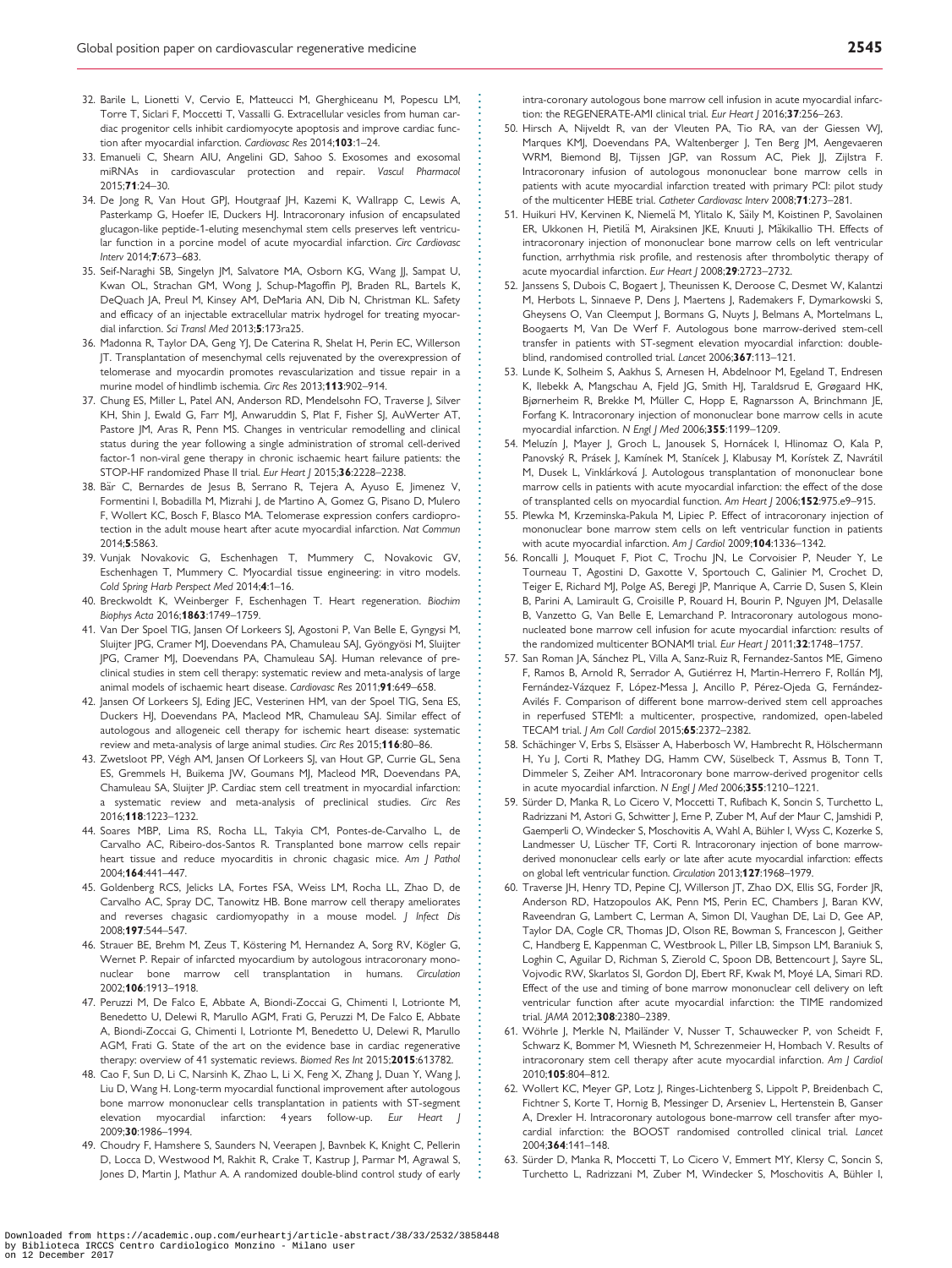<span id="page-14-0"></span>Kozerke S, Erne P, Lüscher TE, Corti R. The effect of bone marrow derived mononuclear cell treatment, early or late after acute myocardial infarction: twelve months CMR and long-term clinical results. Circ Res 2016;119:481–490.

- 64. Lee JW, Lee SH, Youn YJ, Ahn MS, Kim JY, Yoo BS, Yoon J, Kwon W, Hong IS, Lee K, Kwan J, Park KS, Choi D, Jang YS, Hong MK. A randomized, open-label, multicenter trial for the safety and efficacy of adult mesenchymal stem cells after acute myocardial infarction. J Korean Med Sci 2014;29:23-31.
- 65. Assmus B, Schächinger V, Teupe C, Britten M, Lehmann R, Döbert N, Grünwald F, Aicher A, Urbich C, Martin H, Hoelzer D, Dimmeler S, Zeiher AM. Transplantation of progenitor cells and regeneration enhancement in acute myocardial infarction (TOPCARE-AMI). Circulation 2002;106:3009–3017.
- 66. Bartunek J, Vanderheyden M, Vandekerckhove B, Mansour S, De Bruyne B, De Bondt P, Van Haute I, Lootens N, Heyndrickx G, Wijns W. Intracoronary injection of CD133-positive enriched bone marrow progenitor cells promotes cardiac recovery after recent myocardial infarction: feasibility and safety. Circulation 2005;112:178–183.
- 67. Colombo A, Castellani M, Piccaluga E, Pusineri E, Palatresi S, Longari V, Canzi C, Sacchi E, Rossi E, Rech R, Gerundini P, Viecca M, Deliliers GL, Rebulla P, Soligo D, Giordano R. Myocardial blood flow and infarct size after CD133+ cell injection in large myocardial infarction with good recanalization and poor reperfusion: results from a randomized controlled trial. J Cardiovasc Med (Hagerstown) 2011;12:239–248.
- 68. Quyyumi AA, Waller EK, Murrow J, Esteves F, Galt J, Oshinski J, Lerakis S, Sher S, Vaughan D, Perin E, Willerson J, Kereiakes D, Gersh BJ, Gregory D, Werner A, Moss T, Chan WS, Preti R, Pecora AL. CD34(+) cell infusion after ST elevation myocardial infarction is associated with improved perfusion and is dose dependent. Am Heart J 2011:161:98-105.
- 69. Tendera M, Wojakowski W, Ruzyłło W, Chojnowska L, Kepka C, Tracz W, Musiałek P, Piwowarska W, Nessler J, Buszman P, Grajek S, Breborowicz P, Majka M, Ratajczak MZ. Intracoronary infusion of bone marrow-derived selected  $CD34+CXCR4+$  cells and non-selected mononuclear cells in patients with acute STEMI and reduced left ventricular ejection fraction: results of randomized, multicentre Myocardial Regeneration by Intracor. Eur Heart J 2009;30:1313–1321.
- 70. Houtgraaf JH, den Dekker WK, van Dalen BM, Springeling T, de Jong R, van Geuns RJ, Geleijnse ML, Fernandez-Aviles F, Zijlsta F, Serruys PW, Duckers HJ. First experience in humans using adipose tissue-derived regenerative cells in the treatment of patients with ST-segment elevation myocardial infarction. J Am Coll Cardiol 2012;59:539–540.
- 71. Makkar RR, Smith RR, Cheng K, Malliaras K, Thomson LEJ, Berman D, Czer LSC, Marbán L, Mendizabal A, Johnston PV, Russell SD, Schuleri KH, Lardo AC, Gerstenblith G, Marbán E. Intracoronary cardiosphere-derived cells for heart regeneration after myocardial infarction (CADUCEUS): a prospective, randomised phase 1 trial. Lancet 2012;379:895–904.
- 72. Hibbert B, Hayley B, Beanlands RS, Le May M, Davies R, So D, Marquis J-F, Labinaz M, Froeschl M, O'brien ER, Burwash IG, Wells G. A, Pourdjabbar A, Simard T, Atkins H, Glover C. Granulocyte colony-stimulating factor therapy for stem cell mobilization following anterior wall myocardial infarction: the CAPITAL STEM MI randomized trial. CMAJ 2014;186:427–434.
- 73. Ince H, Petzsch M, Kleine HD, Schmidt H, Rehders T, Körber T, Schümichen C, Freund M, Nienaber CA. Preservation from left ventricular remodeling by front-integrated revascularization and stem cell liberation in evolving acute myocardial infarction by use of granulocyte-colony-stimulating factor (FIRSTLINE-AMI). Circulation 2005;112:3097–3106.
- 74. Kang HJ, Lee HY, Na SH, Chang SA, Park KW, Kim HKHS, Kim SY, Chang HJ, Lee W, Kang WJ, Koo BK, Kim YJ, Lee DS, Sohn DW, Han KS, Oh BH, Park YB, Kim KH. Differential effect of intracoronary infusion of mobilized peripheral blood stem cells by granulocyte colony-stimulating factor on left ventricular function and remodeling in patients with acute myocardial infarction versus old myocardial infarction. Circulation 2006;114:145–151.
- 75. Lipinski MJ, Biondi-Zoccai GGL, Abbate A, Khianey R, Sheiban I, Bartunek J, Vanderheyden M, Kim HS, Kang HJ, Strauer BE, Vetrovec GW. Impact of intracoronary cell therapy on left ventricular function in the setting of acute myocardial infarction. A collaborative systematic review and meta-analysis of controlled clinical trials. J Am Coll Cardiol 2007;50:1761-1767.
- 76. Ripa RS, Jorgensen E, Wang Y, Thune JJ, Nilsson JC, Sondergaard L, Johnsen HE, Kober L, Grande PKJ. Stem cell mobilization induced by subcutaneous granulocyte-colony stimulating factor to improve cardiac regeneration after acute ST-elevation myocardial infarction: result of the double-blind, randomized, placebo-controlled stem cells in myocardial infarc. Circulation 2006;113:1983–1992.
- 77. Zohlnhöfer D, Ott I, Mehilli J, Schömig K, Michalk F, Ibrahim T, Meisetschläger G, von Wedel J, Bollwein H, Seyfarth M, Dirschinger J, Schmitt C, Schwaiger M, Kastrati A, Schömig A. Stem cell mobilization by granulocyte colony-stimulating factor in patients with acute myocardial infarction: a randomized controlled trial. JAMA 2006;295:1003–1010.

. . . . . . . . . . . . . . . . . . . . . . . . . . . . . . . . . . . . . . . . . . . . . . . . . . . . . . . . . . . . . . . . . . . . . . . . . . . . . . . . . . . . . . . . . . . . . . . . . . . . . . . . . . . . . . . . . . . . . . . . . . . . . . . . . . . . . . . . . . . . . . . . . . . . . . . . . . . . . . . . . . . . . . . . . . . .

- 78. Dib N, Dinsmore J, Lababidi Z, White B, Moravec S, Campbell A, Rosenbaum A, Seyedmadani K, Jaber WA, Rizenhour CS, Diethrich E. One-year follow-up of feasibility and safety of the first U.S., randomized, controlled study using 3 dimensional guided Catheter-Based Delivery of Autologous Skeletal Myoblasts for Ischemic Cardiomyopathy (CAuSMIC Study). JACC Cardiovasc Interv  $2009.29 - 16$
- 79. Duckers HJ, Houtgraaf J, Hehrlein C, Schofer J, Waltenberger J, Gershlick A, Bartunek J, Nienaber C, Macaya C, Peters N, Smits P, Siminiak T, Van Mieghem W, Legrand V, Serruys PW. Final results of a phase IIa, randomised, open-label trial to evaluate the percutaneous intramyocardial transplantation of autologous skeletal myoblasts in congestive heart failure patients: the SEISMIC trial. EuroIntervention 2011;6:805–812.
- 80. Menasché P, Alfieri O, Janssens S, McKenna W, Reichenspurner H, Tringuart L, Vilquin JT, Marolleau JP, Seymour B, Larghero J, Lake S, Chatellier G, Solomon S, Desnos M, Hagège AA. The myoblast autologous grafting in ischemic cardiomyopathy (MAGIC) trial: first randomized placebo-controlled study of myoblast transplantation. Circulation 2008;117:1189–1200.
- 81. Povsic TJ, O'connor CM, Henry T, Taussig A, Kereiakes DJ, Fortuin FD, Niederman A, Schatz R, Spencer R, Owens D, Banks M, Joseph D, Roberts R, Alexander JH, Sherman W. A double-blind, randomized, controlled, multicenter study to assess the safety and cardiovascular effects of skeletal myoblast implantation by catheter delivery in patients with chronic heart failure after myocardial infarction. Am Heart / 2011:162:654-662.e1.
- 82. Hendrikx M, Hensen K, Clijsters C, Jongen H, Koninckx R, Bijnens E, Ingels M, Jacobs A, Geukens R, Dendale P, Vijgen J, Dilling D, Steels P, Mees U, Rummens JL. Recovery of regional but not global contractile function by the direct intramyocardial autologous bone marrow transplantation: results from a randomized controlled clinical trial. Circulation 2006;114:101–107.
- 83. Hu S, Liu S, Zheng Z, Yuan X, Li L, Lu M, Shen R, Duan F, Zhang X, Li J, Liu X, Song Y, Wang W, Zhao S, He Z, Zhang H, Yang K, Feng W, Wang X. Isolated coronary artery bypass graft combined with bone marrow mononuclear cells delivered through a graft vessel for patients with previous myocardial infarction and chronic heart failure: a single-center, randomized, double-blind, placebocontrolled Cl. J Am Coll Cardiol 2011;57:2409–2415.
- 84. Mozid A, Yeo C, Arnous S, Ako E, Saunders N, Locca D, Brookman P, Archbold RA, Rothman M, Mills P, Agrawal S, Martin J, Mathur A. Safety and feasibility of intramyocardial versus intracoronary delivery of autologous cell therapy in advanced heart failure: the REGENERATE-IHD pilot study. Regen Med 2014;9:269–278.
- 85. Yao K, Huang R, Qian J, Cui J, Ge L, Li Y, Zhang F, Shi H, Huang D, Zhang S, Sun A, Zou Y, Ge J. Administration of intracoronary bone marrow mononuclear cells on chronic myocardial infarction improves diastolic function. Heart 2008;94:1147–1153.
- 86. Chen S, Liu Z, Tian N, Zhang J, Yei F, Duan B, Zhu Z, Lin S, Kwan TW. Intracoronary transplantation of autologous bone marrow mesenchymal stem cells for ischemic cardiomyopathy due to isolated chronic occluded left anterior descending artery. J Invasive Cardiol 2006;18:552-556.
- 87. Heldman AW, DiFede DL, Fishman JE, Zambrano JP, Trachtenberg BH, Karantalis V, Mushtaq M, Williams AR, Suncion VY, McNiece IK, Ghersin E, Soto V, Lopera G, Miki R, Willens H, Hendel R, Mitrani R, Pattany P, Feigenbaum G, Oskouei B, Byrnes J, Lowery MH, Sierra J, Pujol MV, Delgado C, Gonzalez PJ, Rodriguez JE, Bagno LL, Rouy D, Altman P, Foo CW, da Silva J, Anderson E, Schwarz R, Mendizabal A, Hare JM. Transendocardial mesenchymal stem cells and mononuclear bone marrow cells for ischemic cardiomyopathy: the TAC-HFT randomized trial. JAMA 2014;311:62-73.
- 88. Mathiasen AB, Qayyum AA, Jørgensen E, Helqvist S, Fischer-Nielsen A, Kofoed KF, Haack-Sørensen M, Ekblond A, Kastrup J. Bone marrow-derived mesenchymal stromal cell treatment in patients with severe ischaemic heart failure: a randomized placebo-controlled trial (MSC-HF trial). Eur Heart J 2015;36:1744-1753.
- 89. Assmus B, Honold J, Schächinger V, Britten MB, Fischer-Rasokat U, Lehmann R, Teupe C, Pistorius K, Martin H, Abolmaali ND, Tonn T, Dimmeler S, Zeiher AM. Transcoronary transplantation of progenitor cells after myocardial infarction. N Engl | Med 2006;355:1222-1232.
- 90. Honold J, Fischer-Rasokat U, Lehmann R, Leistner DM, Seeger FH, Schachinger V, Martin H, Dimmeler S, Zeiher AM, Assmus B. G-CSF stimulation and coronary reinfusion of mobilized circulating mononuclear proangiogenic cells in patients with chronic ischemic heart disease: five-year results of the TOPCARE-G-CSF trial. Cell Transplant 2012;21:2325–2337.
- 91. Patel AN, Geffner L, Vina RF, Saslavsky J, Urschel HC, Kormos R, Benetti F. Surgical treatment for congestive heart failure with autologous adult stem cell transplantation: a prospective randomized study. J Thorac Cardiovasc Surg 2005;130:1631–1638.
- 92. Nasseri BA, Ebell W, Dandel M, Kukucka M, Gebker R, Doltra A, Knosalla C, Choi YH, Hetzer R, Stamm C. Autologous CD133+ bone marrow cells and bypass grafting for regeneration of ischaemic myocardium: the Cardio133 trial. Eur Heart J 2014;35:1263–1274.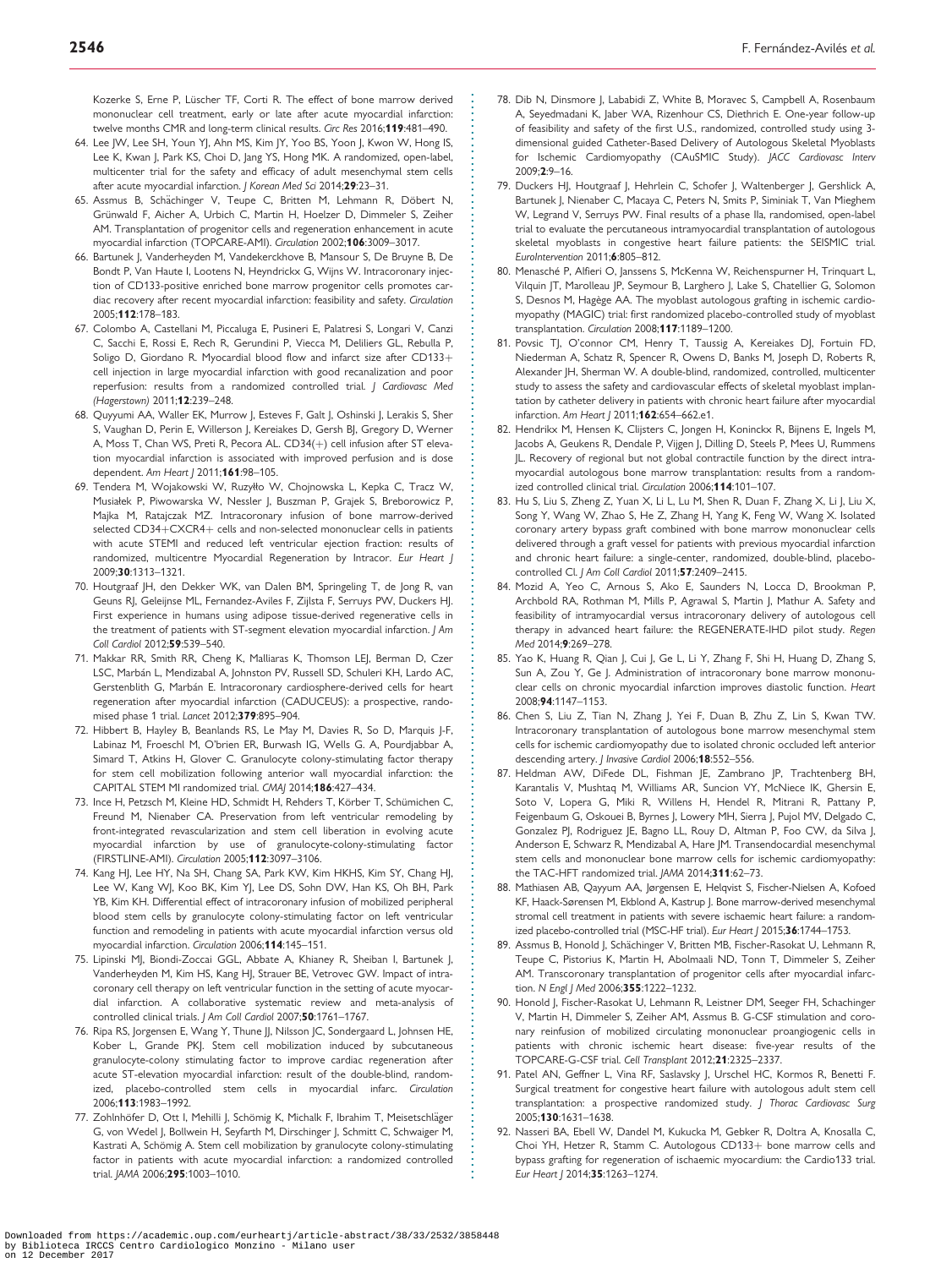- <span id="page-15-0"></span>93. Perin EC, Silva GV, Zheng Y, Gahremanpour A, Canales J, Patel D, Fernandes MR, Keller LH, Quan X, Coulter SA, Moore WH, Herlihy JP, Willerson JT. Randomized, double-blind pilot study of transendocardial injection of autologous aldehyde dehydrogenase-bright stem cells in patients with ischemic heart failure. Am Heart J 2012:163:415-421.
- 94. Patel AN, Henry TD, Quyyumi AA, Schaer GL, Anderson RD, Toma C, East C, Remmers AE, Goodrich J. Ixmyelocel-T for patients with ischaemic heart failure: a prospective randomised double-blind trial. Lancet 2016;6736:1–10.
- 95. Bartunek J, Behfar A, Dolatabadi D, Vanderheyden M, Ostojic M, Dens J, El Nakadi B, Banovic M, Beleslin B, Vrolix M, Legrand V, Vrints C, Vanoverschelde JL, Crespo-Diaz R, Homsy C, Tendera M, Waldman S, Wijns W, Terzic A. Cardiopoietic stem cell therapy in heart failure: the C-CURE (Cardiopoietic stem Cell therapy in heart failURE) multicenter randomized trial with lineagespecified biologics. J Am Coll Cardiol 2013;61:2329-2338.
- 96. Assmus B, Walter DH, Seeger FH, Leistner DM, Lutz A, Dimmeler S, Steiner J, Ziegler I, Lutz A, Khaled W, Klotsche J, Tonn T, Dimmeler S, Zeiher AM. Effect of shock wave-facilitated intracoronary cell therapy on LVEF in patients with chronic heart failure: the CELLWAVE randomized clinical trial. JAMA 2013;309:1622–1631.
- 97. Bolli R, Chugh AR, D'amario D, Loughran JH, Stoddard MF, Ikram S, Beache GM, Wagner SG, Leri A, Hosoda T, Sanada F, Elmore JB, Goichberg P, Cappetta D, Solankhi NK, Fahsah I, Rokosh DG, Slaughter MS, Kajstura J, Anversa P. Cardiac stem cells in patients with ischaemic cardiomyopathy (SCIPIO): initial results of a randomised phase 1 trial. Lancet 2011;378:1847–1857.
- 98. Simons M, Annex BH, Laham RJ, Kleiman N, Henry T, Dauerman H, Udelson JE, Gervino EV, Pike M, Whitehouse MJ, Moon T, Chronos NA. Pharmacological treatment of coronary artery disease with recombinant fibroblast growth factor-2: double-blind, randomized, controlled clinical trial. Circulation 2002;105:788–793.
- 99. Henry TD, Annex BH, McKendall GR, Azrin MA, Lopez JJ, Giordano FJ, Shah PK, Willerson JT, Benza RL, Berman DS, Gibson CM, Bajamonde A, Rundle AC, Fine J, McCluskey ER. The VIVA trial: vascular endothelial growth factor in ischemia for vascular angiogenesis. Circulation 2003;107:1359–1365.
- 100. Kastrup J, Jørgensen E, Rück A, Tägil K, Glogar D, Ruzyllo W, Bøtker HE, Dudek D, Drvota V, Hesse B, Thuesen L, Blomberg P, Gyöngyösi M, Sylvén C. Direct intramyocardial plasmid vascular endothelial growth factor-A165 gene therapy in patients with stable severe angina pectoris A randomized doubleblind placebo-controlled study: the Euroinject One trial. J Am Coll Cardiol 2005;45:982–988.
- 101. Greenberg B, Butler J, Felker GM, Ponikowski P, Voors AA, Desai AS, Barnard D, Bouchard A, Jaski B, Lyon AR, Pogoda JM, Rudy JJ, Zsebo KM. Calcium upregulation by percutaneous administration of gene therapy in patients with cardiac disease (CUPID 2): a randomised, multinational, double-blind, placebo-controlled, phase 2b trial. Lancet 2016;387:1178–1186.
- 102. Perin EC, Silva GV, Henry TD, Cabreira-Hansen MG, Moore WH, Coulter SA, Herlihy JP, Fernandes MR, Cheong BY, Flamm SD, Traverse JH, Zheng Y, Smith D, Shaw S, Westbrook L, Olson R, Patel D, Gahremanpour A, Canales J, Vaughn WK, Willerson JT. A randomized study of transendocardial injection of autologous bone marrow mononuclear cells and cell function analysis in ischemic heart failure (FOCUS-HF). Am Heart J 2011;161:1078–1087.
- 103. Perin EC, Willerson JT, Pepine CJ, Henry TD, Ellis SG, Zhao DX, Silva GV, Lai D, Thomas JD, Kronenberg MW, Martin AD, Anderson RD, Traverse JH, Penn MS, Anwaruddin S, Hatzopoulos AK, Gee AP, Taylor DA, Cogle CR, Smith D, Westbrook L, Chen J, Handberg E, Olson RE, Geither C, Bowman S, Francescon J, Baraniuk S, Piller LB, Simpson LM, Loghin C, Aguilar D, Richman S, Zierold C, Bettencourt J, Sayre SL, Vojvodic RW, Skarlatos SI, Gordon DJ, Ebert RF, Kwak M, Moyé LA, Simari RD. Effect of transendocardial delivery of autologous bone marrow mononuclear cells on functional capacity, left ventricular function, and perfusion in chronic heart failure: the FOCUS-CCTRN trial. JAMA 2012;307:1717–1726.
- 104. Pokushalov E, Romanov A, Chernyavsky A, Larionov P, Terekhov I, Artyomenko S, Poveshenko O, Kliver E, Shirokova N, Karaskov A, Dib N. Efficiency of intramyocardial injections of autologous bone marrow mononuclear cells in patients with ischemic heart failure: a randomized study. J Cardiovasc Transl Res 2010;3:160–168.
- 105. Tse HF, Thambar S, Kwong YL, Rowlings P, Bellamy G, McCrohon J, Thomas P, Bastian B, Chan JJKF, Lo G, Ho CL, Chan WS, Kwong RY, Parker A, Hauser TH, Chan JJKF, Fong DYT, Lau CP. Prospective randomized trial of direct endomyocardial implantation of bone marrow cells for treatment of severe coronary artery diseases (PROTECT-CAD trial). Eur Heart J 2007;28:2998–3005.
- 106. van Ramshorst J, Bax JJ, Beeres SL, Dibbets-Schneider P, Roes SD, Stokkel MPM, de Roos A, Fibbe WE, Zwaginga JJ, Boersma E, Schalij MJ, Atsma DE. Intramyocardial bone marrow cell injection for chronic myocardial ischemia: a randomized controlled trial. JAMA 2009;301:1997–2004.
- 107. Losordo DW, Henry TD, Davidson C, Sup Lee J, Costa MA, Bass T, Mendelsohn F, Fortuin FD, Pepine CJ, Traverse JH, Amrani D, Ewenstein BM, Riedel N, Story K, Barker K, Povsic TJ, Harrington RA, Schatz RA. Intramyocardial, autologous CD34+ cell therapy for refractory angina. Circ Res 2011;109:428–436.
- 108. Losordo DW, Schatz RA, White CJ, Udelson JE, Veereshwarayya V, Durgin M, Poh KK, Weinstein R, Kearney M, Chaudhry M, Burg A, Eaton L, Heyd L, Thorne T, Shturman L, Hoffmeister P, Story K, Zak V, Dowling D, Traverse JH, Olson RE, Flanagan J, Sodano D, Murayama T, Kawamoto A, Kusano KF, Wollins J, Welt F, Shah P, Soukas P, Asahara T, Henry TD. Intramyocardial transplantation of autologous CD34+ stem cells for intractable angina: a phase I/IIa double-blind, randomized controlled trial. Circulation 2007;115:3165–3172.
- 109. Wang WE, Yang D, Li L, Wang WE, Peng Y, Chen C, Chen P, Xia X, Wang H, Jiang J, Liao Q, Li Y, Xie G, Huang H, Guo Y, Ye L, Duan DD, Chen X, Houser SR, Zeng C. Prolyl hydroxylase domain protein 2 silencing enhances the survival and paracrine function of transplanted adipose-derived stem cells in infarcted myocardium. Circ Res 2013;113:288–300.
- 110. Perin EC, Sanz-Ruiz R, Sánchez PL, Lasso J, Pérez-Cano R, Alonso-Farto JC Pérez-David E, Fernández-Santos ME, Serruys PW, Duckers HJ, Kastrup J. Chamuleau S, Zheng Y, Silva GV, Willerson JT, Fernández-Avilés F. Adiposederived regenerative cells in patients with ischemic cardiomyopathy: the PRECISE Trial. Am Heart J 2014;168:88-95.e2.
- 111. Seth S, Narang R, Bhargava B, Ray R, Mohanty S, Gulati G, Kumar L, Reddy KS, Venugopal P. Percutaneous intracoronary cellular cardiomyoplasty for nonischemic cardiomyopathy: clinical and histopathological results: the first-in-man ABCD (Autologous Bone Marrow Cells in Dilated Cardiomyopathy) Trial. | Am Coll Cardiol 2006;48:2350–2351.
- 112. Vrtovec B, Poglajen G, Sever M, Lezaic L, Domanovic D, Cernelc P, Haddad F, Torre-Amione G. Effects of intracoronary stem cell transplantation in patients with dilated cardiomyopathy. J Card Fail 2011;17:272-281.
- 113. Bocchi EA, Bacal F, Guimaraes G, Mendroni A, Mocelin A, Filho AE, Dores da Cruz F, Resende MC, Chamone D. Granulocyte-colony stimulating factor or granulocyte-colony stimulating factor associated to stem cell intracoronary infusion effects in non ischemic refractory heart failure. Int | Cardiol 2010;138:94–97.
- 114. Vrtovec B, Poglajen G, Lezaic L, Sever M, Domanovic D, Cernelc P, Socan A, Schrepfer S, Torre-Amione G, Haddad F, Wu JC. Effects of intracoronary CD34+ stem cell transplantation in nonischemic dilated cardiomyopathy patients: 5-year follow-up. Circ Res 2013;112:165–173.
- 115. Mushtaq M, DiFede DL, Golpanian S, Khan A, Gomes SA, Mendizabal A, Heldman AW, Hare JM. Rationale and design of the Percutaneous Stem Cell Injection Delivery Effects on Neomyogenesis in Dilated Cardiomyopathy (the POSEIDON-DCM study): a phase I/II, randomized pilot study of the comparative safety and efficacy of transendocardial injection of autologous mesenchymal stem cell vs. allogeneic mesenchymal stem cells in patients with non-ischemic dilated cardiomyopathy. J Cardiovasc Transl Res 2014;7:769–780.
- 116. Procházka V, Gumulec J, Jalůvka F, Salounová D, Jonszta T, Czerný D, Krajča J Urbanec R, Klement P, Martinek J, Klement GL. Cell therapy, a new standard in management of chronic critical limb ischemia and foot ulcer. Cell Transplant 2010;19:1413–1424.
- 117. Ozturk A, Kucukardali Y, Tangi F, Erikci A, Uzun G, Bashekim C, Sen H, Terekeci H, Narin Y, Ozyurt M, Ozkan S, Sayan O, Rodop O, Nalbant S, Sildiroglu O, Yalniz FF, Senkal IV, Sabuncu H, Oktenli C. Therapeutical potential of autologous peripheral blood mononuclear cell transplantation in patients with type 2 diabetic critical limb ischemia. J Diabetes Complications 2012;26:29–33.
- 118. Losordo DW, Kibbe MR, Mendelsohn F, Marston W, Driver VR, Sharafuddin M, Teodorescu V, Wiechmann BN, Thompson C, Kraiss L, Carman T, Dohad S, Huang P, Junge CE, Story K, Weistroffer T, Thorne TM, Millay M, Runyon JP, Schainfeld R. A randomized, controlled pilot study of autologous CD34+ cell therapy for critical limb ischemia. Circ Cardiovasc Interv 2012;5:821–830.
- 119. Perin EC, Silva G, Gahremanpour A, Canales J, Zheng Y, Cabreira-Hansen MG, Mendelsohn F, Chronos N, Haley R, Willerson JT, Annex BH. A randomized, controlled study of autologous therapy with bone marrow-derived aldehyde dehydrogenase bright cells in patients with critical limb ischemia. Catheter Cardiovasc Interv 2011;78:1060–1067.
- 120. Rajagopalan S, Mohler E, Lederman RJ, Saucedo J, Mendelsohn FO, Olin J, Blebea J, Goldman C, Trachtenberg JD, Pressler M, Rasmussen H, Annex BH, Hirsch AT. Regional angiogenesis with vascular endothelial growth factor (VEGF) in peripheral arterial disease: design of the RAVE trial. Am Heart J 2003;145:1114–1118.
- 121. Belch J, Hiatt WR, Baumgartner I, Driver IV, Nikol S, Norgren L, Van Belle E. Effect of fibroblast growth factor NV1FGF on amputation and death: a randomised placebo-controlled trial of gene therapy in critical limb ischaemia. Lancet 2011;377:1929–1937.

. . . . . . . . . . . . . . . . . . . . . . . . . . . . . . . . . . . . . . . . . . . . . . . . . . . . . . . . . . . . . . . . . . . . . . . . . . . . . . . . . . . . . . . . . . . . . . . . . . . . . . . . . . . . . . . . . . . . . . . . . . . . . . . . . . . . . . . . . . . . . . . . . . . . . . . . . . . . . . . . . . . . . . . . . . . .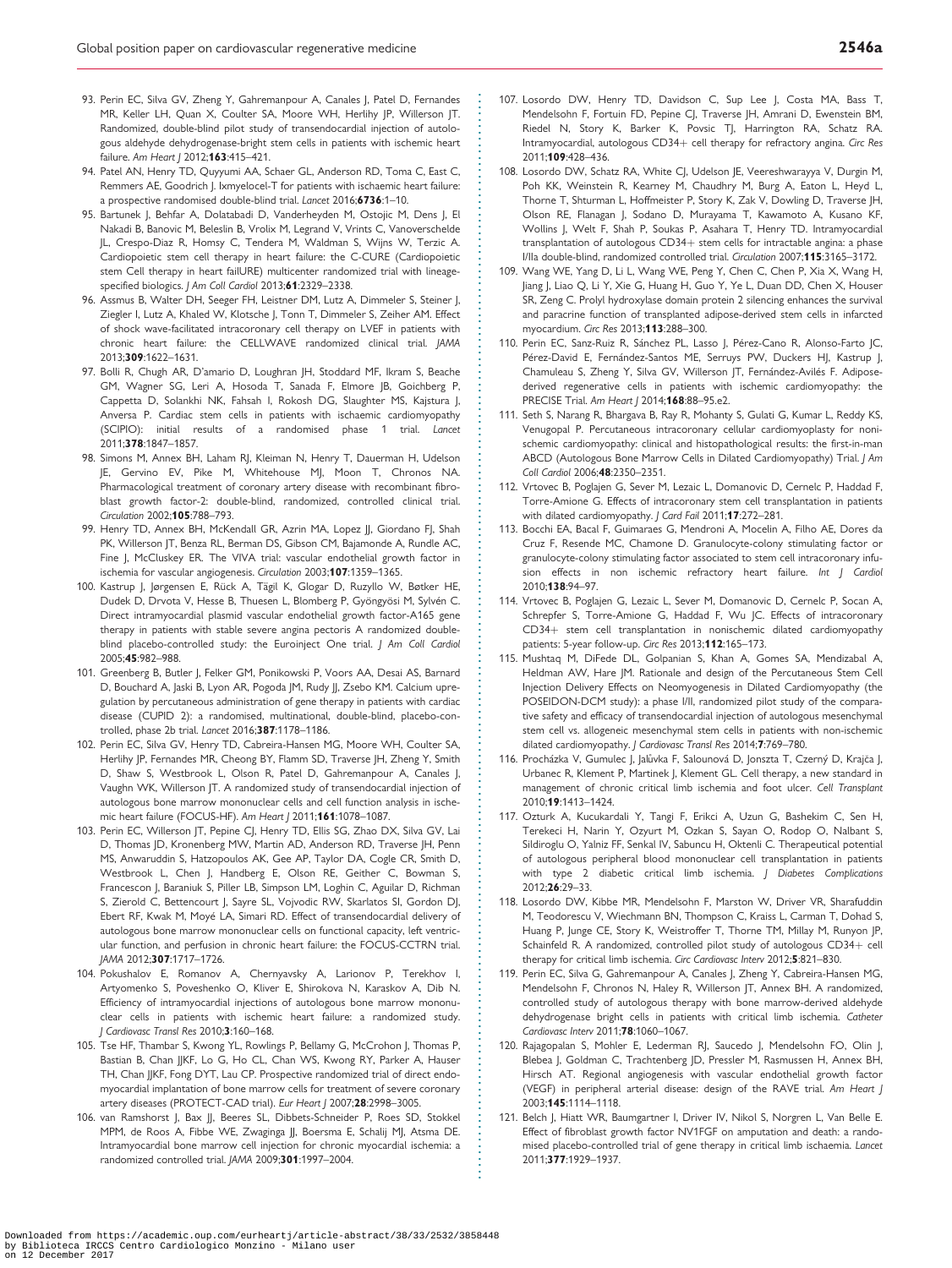- <span id="page-16-0"></span>. 122. Powell RJ, Simons M, Mendelsohn FO, Daniel G, Henry TD, Koga M, Morishita R, Annex BH. Results of a double-blind, placebo-controlled study to assess the safety of intramuscular injection of hepatocyte growth factor plasmid to improve limb perfusion in patients with critical limb ischemia. Circulation 2008;118:58–65.
- 123. Creager MA, Olin JW, Belch JJF, Moneta GL, Henry TD, Rajagopalan S, Annex BH, Hiatt WR. Effect of hypoxia-inducible factor-1alpha gene therapy on walking performance in patients with intermittent claudication. Circulation 2011;124:1765–1773.
- 124. Grossman PM, Mendelsohn F, Henry TD, Hermiller JB, Litt M, Saucedo JF, Weiss RJ, Kandzari DE, Kleiman N, Anderson RD, Gottlieb D, Karlsberg R, Snell J, Rocha-Singh K. Results from a phase II multicenter, double-blind placebo-controlled study of Del-1 (VLTS-589) for intermittent claudication in subjects with peripheral arterial disease. Am Heart J 2007;153:874–880.
- 125. Misra V, Ritchie MM, Stone LL, Low WC, Janardhan V. Stem cell therapy in ischemic stroke: role of IV and intra-arterial therapy. Neurology 2012;79:S207–S212.
- 126. Wu J, Okamura D, Li M, Suzuki K, Luo C, Ma L, He Y, Li Z, Benner C, Tamura I, Krause MN, Nery JR, Du T, Zhang Z, Hishida T, Takahashi Y, Aizawa E, Kim NY, Lajara J, Guillen P, Campistol JM, Esteban CR, Ross PJ, Saghatelian A, Ren B, Ecker JR, Izpisua Belmonte JC. An alternative pluripotent state confers interspecies chimaeric competency. Nature 2015;521:316–321.
- 127. Jansen Of Lorkeers SJ, Doevendans PA, Chamuleau SAJ. All preclinical trials should be registered in advance in an online registry. Eur J Clin Invest 2014;44:891–892.
- 128. Kilkenny C, Browne WJ, Cuthill IC, Emerson M, Altman DG. Improving bioscience research reporting: the ARRIVE guidelines for reporting animal research. PLoS Biol 2010;8:e1000412.
- 129. Jones SP, Tang X-L, Guo Y, Steenbergen C, Lefer DJ, Kukreja RC, Kong M, Li Q, Bhushan S, Zhu X, Du J, Nong Y, Stowers HL, Kondo K, Hunt GN, Goodchild TT, Orr A, Chang CC, Ockaili R, Salloum FN, Bolli R. The NHLBIsponsored Consortium for preclinicAl assESsment of cARdioprotective therapies (CAESAR): a new paradigm for rigorous, accurate, and reproducible evaluation of putative infarct-sparing interventions in mice, rabbits, and pigs. Circ Res 2015;116:572–586.
- 130. Bianconi E, Piovesan A, Facchin F, Beraudi A, Casadei R, Frabetti F, Vitale L, Pelleri MC, Tassani S, Piva F, Perez-Amodio S, Strippoli P, Canaider S. An estimation of the number of cells in the human body. Ann Hum Biol 2013;40:301–4460.
- 131. Liu J, Laksman Z, Backx PH. The electrophysiological development of cardiomyocytes. Adv Drug Deliv Rev 2015;96:253–273.
- 132. Fallahiarezoudar E, Ahmadipourroudposht M, Idris A, Mohd Yusof N, Mohd N, Mohd Yusof N. A review of: application of synthetic scaffold in tissue engineering heart valves. Mater Sci Eng C 2015;48:556–565.
- 133. Jana S, Lerman A. Bioprinting a cardiac valve. Biotechnol Adv 2015;33: 1503–1521.
- 134. Namiri M, Ashtiani MK, Mashinchian O, Hasani-Sadrabadi MM, Mahmoudi M, Aghdami N, Baharvand H. Engineering natural heart valves: possibilities and challenges. J Tissue Eng Regen Med 2016;1:1–9.
- 135. Tudorache I, Horke A, Cebotari S, Sarikouch S, Boethig D, Breymann T, Beerbaum P, Bertram H, Westhoff-Bleck M, Theodoridis K, Bobylev D, Cheptanaru E, Ciubotaru A, Haverich A. Decellularized aortic homografts for aortic valve and aorta ascendens replacement. Eur J Cardio-Thoracic Surg 2016;50:89–97.
- 136. Neofytou E, O'brien CG, Couture LA, Wu JC, Brien CGO, Couture LA, Wu JC. Hurdles to clinical translation of human induced pluripotent stem cells. J Clin Invest 2015;125:2551–2557.
- 137. Mathur A, Ma Z, Loskill P, Jeeawoody S, Healy KE. In vitro cardiac tissue models: current status and future prospects. Adv Drug Deliv Rev 2015;96:203–213.
- 138. Stillitano F, Turnbull IC, Karakikes I, Nonnenmacher M, Backeris P, Hulot JS, Kranias EG, Hajjar RJ, Costa KD. Genomic correction of familial cardiomyopathy in human engineered cardiac tissues. Eur Heart / 2016;103:472-480.
- 139. Terzic A, Behfar A, Filippatos G. Clinical development plan for regenerative therapy in heart failure. Eur J Heart Fail 2016;18:142-144.

. . . . . . . . . . . . . . . . . . . . . . . . . . . . . . . . . . . . . . . . . . . . . . . . . . . . . . . . . . . . . . . . . . . . . . . . . . . . . . . . . . . . . . . . . . . . . . . . . . . . . . . . . . . . . . . . . . . . . . . . . . . . . . . . . . . . . . . . . . . . . . . . .

- 140. Bayon Y, Vertès AA, Ronfard V, Egloff M, Snykers S, Salinas GF, Thomas R, Girling A, Lilford R, Clermont G, Kemp P. Translating cell-based regenerative medicines from research to successful products: challenges and solutions. Tissue Eng Part B Rev 2014;20:246–256.
- 141. Eaker S, Armant M, Brandwein H, Burger S, Campbell A, Carpenito C, Clarke D, Fong T, Karnieli O, Niss K, Van't Hof W, Wagey R. Concise review: guidance in developing commercializable autologous/patient-specific cell therapy manufacturing. Stem Cells Transl Med 2013;2:871–883.
- 142. Abbasalizadeh S, Baharvand H. Technological progress and challenges towards cGMP manufacturing of human pluripotent stem cells based therapeutic products for allogeneic and autologous cell therapies. Biotechnol Adv 2013;31:1600–1623.
- 143. Freyman T, Polin G, Osman H, Crary J, Lu M, Cheng L, Palasis M, Wilensky RL. A quantitative, randomized study evaluating three methods of mesenchymal stem cell delivery following myocardial infarction. Eur Heart J 2006;27:1114-1122.
- 144. Hou D, Youssef EAS, Brinton TJ, Zhang P, Rogers P, Price ET, Yeung AC, Johnstone BH, Yock PG, March KL. Radiolabeled cell distribution after intramyocardial, intracoronary, and interstitial retrograde coronary venous delivery: implications for current clinical trials. Circulation 2005:112:1150-1156.
- 145. van der Spoel TIG, Vrijsen KR, Koudstaal S, Sluijter JPG, Nijsen JFW, de Jong HW, Hoefer IE, Cramer M-JM, Doevendans PA, van Belle E, Chamuleau SAJ. Transendocardial cell injection is not superior to intracoronary infusion in a porcine model of ischaemic cardiomyopathy: a study on delivery efficiency. J Cell Mol Med 2012;16:2768–2776.
- 146. van den Akker F, Feyen DAM, van den Hoogen P, van Laake LW, van Eeuwijk ECM, Hoefer I, Pasterkamp G, Chamuleau SAJ, Grundeman PF, Doevendans PA, Sluijter JPG. Intramyocardial stem cell injection: go(ne) with the flow. Eur Heart I 2017:38:184-186.
- 147. Gyöngyösi M, Wojakowski W, Lemarchand P, Lunde K, Tendera M, Bartunek J, Marban E, Assmus B, Henry TD, Traverse JH, Moyé LA, Sürder D, Corti R, Huikuri H, Miettinen J, Wöhrle J, Obradovic S, Roncalli J, Malliaras K, Pokushalov E, Romanov A, Kastrup J, Bergmann MW, Atsma DE, Diederichsen A, Edes I, Benedek I, Benedek T, Pejkov H, Nyolczas N, Pavo N, Bergler-Klein J, Pavo IJ, Sylven C, Berti S, Navarese EP, Maurer G. Meta-analysis of cell-based CaRdiac stUdiEs (ACCRUE) in patients with acute myocardial infarction based on individual patient data. Circ Res 2015;116:1346–1360.
- 148. Feyen D, Gaetani R, Liu J, Noort W, Martens A, Den Ouden K, Doevendans PA, Sluijter JPG. Increasing short-term cardiomyocyte progenitor cell (CMPC) survival by necrostatin-1 did not further preserve cardiac function. Cardiovasc Res 2013;99:83–91.
- 149. Vrtovec B, Poglajen G, Lezaic L, Sever M, Socan A, Domanovic D, Cernelc P, Torre-Amione G, Haddad F, Wu JC. Comparison of transendocardial and intracoronary CD34+ cell transplantation in patients with nonischemic dilated cardiomyopathy. Circulation 2013;128:S42-S49.
- 150. Costa KD. Decellularized scaffold hydrogel materials for MI treatment. J Am Coll Cardiol 2016;67:1087–1090.
- 151. Stanley K. Design of randomized controlled trials. Circulation 2007;115: 1164–1169.
- 152. Banovic M, Loncar Z, Behfar A, Vanderheyden M, Beleslin B, Zeiher A, Metra M, Terzic A, Bartunek J. Endpoints in stem cell trials in ischemic heart failure. Stem Cell Res Ther 2015;6:1-9.
- 153. Hare JM, Bolli R, Cooke JP, Gordon DJ, Henry TD, Perin EC, March KL, Murphy MP, Pepine CJ, Simari RD, Skarlatos SI, Traverse JH, Willerson JT, Szady AD, Taylor DA, Vojvodic RW, Yang PC, Moyé LA; Cardiovascular Cell Therapy Research Network. Phase II clinical research design in cardiology: learning the right lessons too well: observations and recommendations from the Cardiovascular Cell Therapy Research Network (CCTRN). Circulation 2013;127:1630-1635.
- 154. De Groot V, Beckerman H, Lankhorst GJ, Bouter LM. How to measure comorbidity: a critical review of available methods. J Clin Epidemiol 2003;56:221-229.
- 155. Turner LGL, Knoepfler PPS, Chirba M, Garfield S, Connolly R, O'brien T, Flaherty G, Knoepfler PPS, Lau D, Ogbogu U, Taylor B, Stafinski T, Menon D, Caulfield T, McAllister TN, Audley D, L'heureux N, Ogbogu U, Rachul C, Caulfield T, Regenberg AC, Hutchinson LA, Schanker B, Mathews DJ, Turner LGL, Turner LGL. Selling stem cells in the USA: assessing the direct-toconsumer industry. Cell Stem Cell 2016;1:233–272.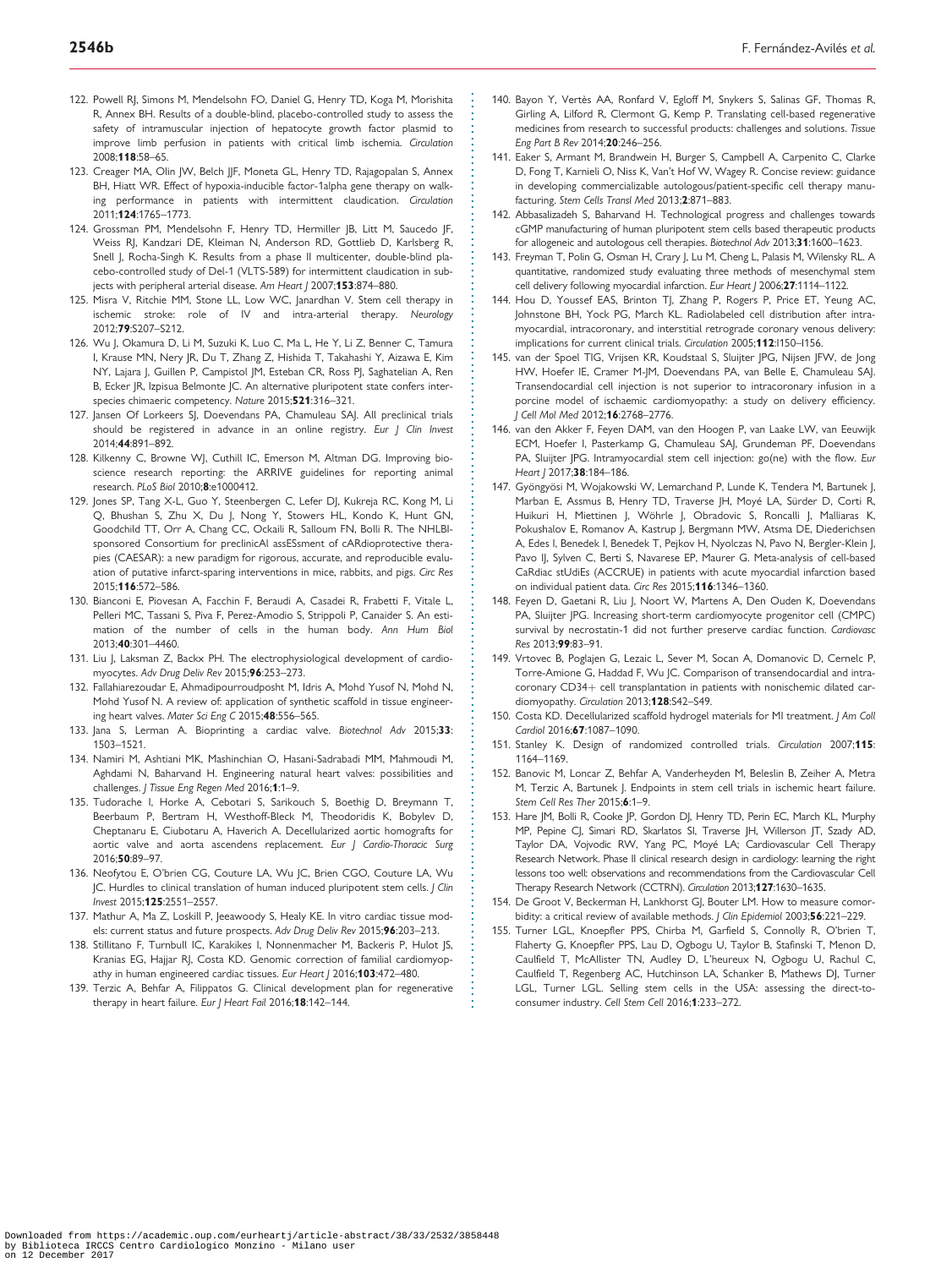#### <span id="page-17-0"></span>Annex 1

| <b>SURNAME, NAME</b>            | <b>INSTITUTION</b>                                                                |  |
|---------------------------------|-----------------------------------------------------------------------------------|--|
| Anker, Stefan                   | Charité Medical School (BERLIN, GERMANY)                                          |  |
| Anversa, Piero                  | Harvard Medical School (BOSTON, USA)                                              |  |
| Atsma, Douwe                    | Leiden University Medical Center (LEIDEN, THE NETHERLANDS)                        |  |
| Badimon, Lina                   | Cardiovascular Research Center - CSIC (BARCELONA, SPAIN)                          |  |
| Balkan, Wayne                   | University of Miami Miller School of Medicine (MIAMI, USA)                        |  |
| Bartunek, Jozef                 | Cardiovascular Center, OLV Hospital (AALST, BELGIUM)                              |  |
| Bayés-Genís, Antoni             | Hospital German Trias y Pujol (BARCELONA, SPAIN)                                  |  |
| Behfar, Atta                    | Mayo Clinic (ROCHESTER, USA)                                                      |  |
| Bergmann, Martin                | Asklepios Klinik St. Georg (HAMBURG, GERMANY)                                     |  |
| Bolli, Roberto                  | University of Louisville, (LOUISVILLE, USA)                                       |  |
| Brofman, Paulo                  | Pontifícia Universidade Católica do Paraná, (CURITIBA, BRASIL)                    |  |
| Broughton, Kathleen             | San Diego State University (SAN DIEGO, USA)                                       |  |
| Campos de Carvalho, Antonio C   | Federal Univ Rio de Janeiro, (RIO DE JANEIRO, BRASIL)                             |  |
| Chachques, Juan Carlos          | Hopital George Pompidou (PARIS, FRANCE)                                           |  |
| Chamuleau, Steven               | University Medical Centre (UTRECHT, THE NETHERLANDS)                              |  |
| Charron, Dominique              | Hopital Saint Louis (PARIS, FRANCE)                                               |  |
| Climent, Andreu M               | Hospital Gregorio Marañon (MADRID, SPAIN)                                         |  |
| Crea, Filippo                   | Universita Cattolica de Sacro Cuore (ROME, ITALY)                                 |  |
| D'Amario, Domenico              | Universita Cattolica de Sacro Cuore (ROME, ITALY)                                 |  |
| Davidson, Sean M                | University College London, (LONDON, UK)                                           |  |
| Dib, Nabil                      | University of Arizona Medical College (PHOENIX, USA)                              |  |
| DiFede, Darcy                   | University of Miami (MIAMI, USA)                                                  |  |
| Dimmeler, Stefanie              | University Frankfurt, (FRANKFURT, GERMANY)                                        |  |
| do Rosario, Luis Bras           | Instituto Gulbenkian de Ciência (LISBON, PORTUGAL)                                |  |
| Duckers, Eric                   | University Medical Center Utrecht (UTRECTH, NETHERLANDS)                          |  |
| Engel, Felix B                  | Friedrich-Alexander-Universität Erlangen-Nürnberg, (ERLANGEN, GERMANY)            |  |
| Eschenhagen, Thomas             | University Medical Center Hamburg-Eppendorf (HAMBURG, GERMANY)                    |  |
| Ferdinandy, Péter               | Semmelweis University (BUDAPEST, HUNGARY)                                         |  |
| Fernández Santos, María Eugenia | Hospital Gregorio Marañon (MADRID, SPAIN)                                         |  |
| Fernández-Avilés, Francisco     | Hospital Gregorio Marañon (MADRID, SPAIN)                                         |  |
| Filippatos, Gerasimos           | Athens University Hospital, (ATHENS, GREECE)                                      |  |
| Fuster, Valentin                | The Mount Sinai Hospital (NEWYORK, USA)                                           |  |
| Gersh, Bernard                  | Mayo Clinic (ROCHESTER, USA)                                                      |  |
| Goliasch, Georg                 | Medical University of Vienna (VIENNA, AUSTRIA)                                    |  |
| Görbe, Anikó                    | Semmelweis University (BUDAPEST, HUNGARY)                                         |  |
| Gyöngyösi, Mariann              | Univ. Klinik für Innere Medizin II (VIENA, AUSTRIA)                               |  |
| Hajjar, Roger J                 | The Mount Sinai Hospital (BOSTON, USA)                                            |  |
| Hare, Joshua M                  | University of Miami (MIAMI, USA)                                                  |  |
| Hausenloy, Derek J              | University College London (LONDON, UK)                                            |  |
| Henry, Timothy D                | Cedars Sinai (LOS ANGELES, USA)                                                   |  |
| Izpisua, Juan Carlos            | Salk Institue (LA JOLLA, USA)                                                     |  |
| Janssens, Stefan                | KU Leuven (LEUVEN, BELGIUM)                                                       |  |
| Jiménez Quevedo, Pilar          | Hospital Clínico San Carlos (MADRID, SPAIN)                                       |  |
| Kastrup, Jens                   | Rigshospitalet University (COPENHAGUEN, DENMARK)                                  |  |
| Kim, Hyo-Soo                    | Seoul National University Hospital, (SEOUL, KOREA)                                |  |
| Landmesser, Ulf                 | Universitätsmedizin Berlin (BERLIN, GERMANY)                                      |  |
| Lecour, Sandrine                | Tel-Aviv University and Sheba Medical Center (TEL HASHOMER, ISRAEL)               |  |
| Leor, Jonathan                  | Tel-Aviv University (TEL HASHOMER, ISRAEL)                                        |  |
| Lerman, Amir                    | Mayo Clinic (ROCHESTER, USA)                                                      |  |
| Losordo, Douglas                | Caladrius Biosciences, Northwestern University, New York University (NEWYORK USA) |  |

Continued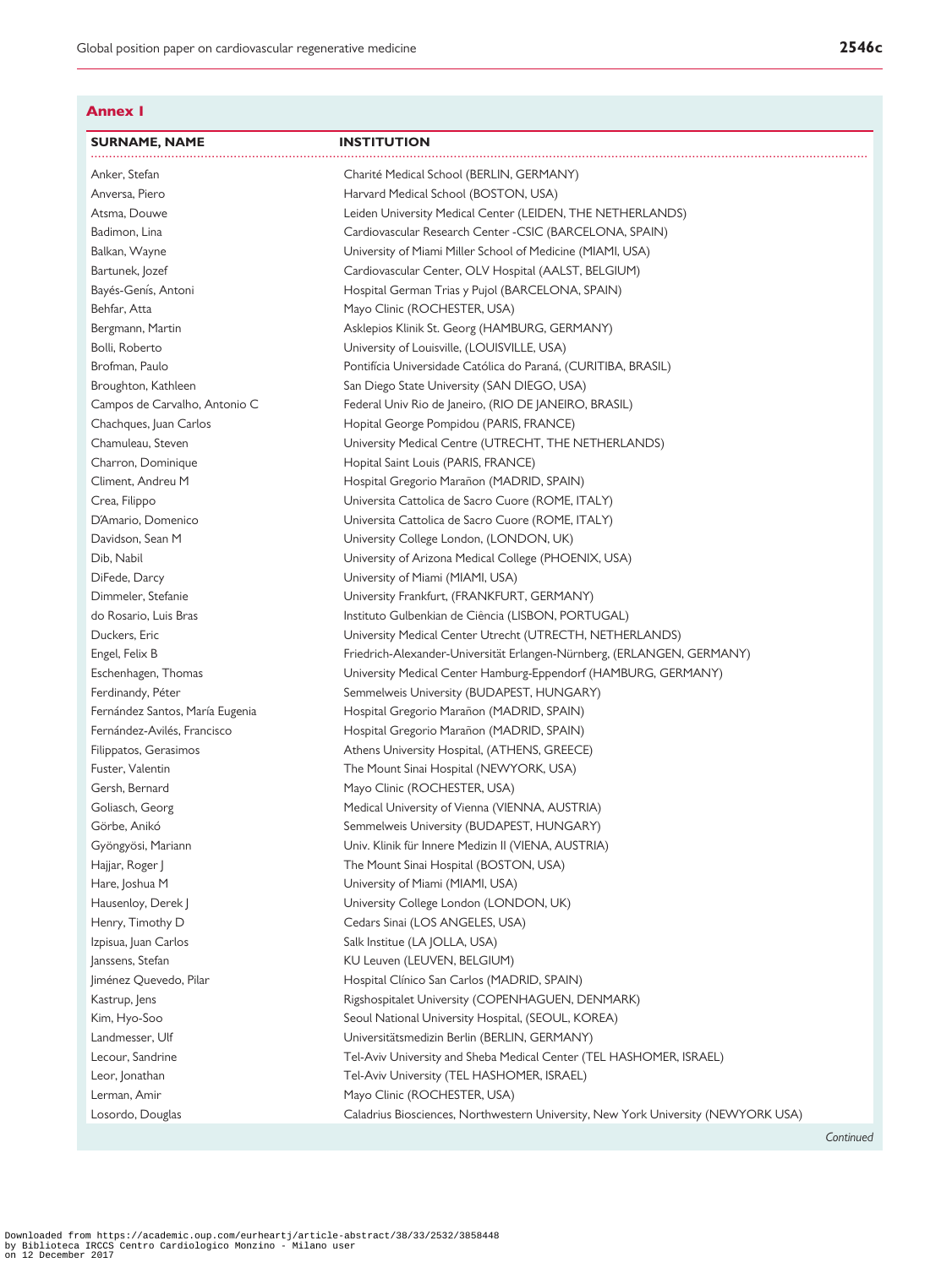### Annex 1 Continued

| <b>SURNAME, NAME</b> | <b>INSTITUTION</b>                                                                                    |  |
|----------------------|-------------------------------------------------------------------------------------------------------|--|
| Lüscher, Thomas F    | Zurich Heart House (ZURICH, SWITZERLAND)                                                              |  |
| Madeddu, Paolo       | University of Bristol (BRISTOL, UK)                                                                   |  |
| Madonna, Rosalinda   | Institute of Cardiology, Center of Excellence on Aging, "G. D'Annnunzio" University - (CHIETI, ITALY) |  |
| Majka, Marcin        | Jagiellonian University (KRAKOW, POLAND)                                                              |  |
| Marban, Eduardo      | Cedars-Sinai Heart Institute (LOS ANGELES, USA)                                                       |  |
| Martin Rendon, Enca  | University of Oxford (OXFORD, UK)                                                                     |  |
| Martin, John F       | University College (LONDON, UK)                                                                       |  |
| Mathur, Anthony      | Queen Mary and Barts University Hospitals (LONDON, UIK)                                               |  |
| Menasche, Philippe   | Hopital George Pompidou (PARIS, FRANCE)                                                               |  |
| Metra, Marco         | Universita degli Studi di Brescia (BRESCIA, ITALY)                                                    |  |
| Montserrat, Nuria    | Institute for Bioengineering of Catalonia (BARCELONA, SPAIN)                                          |  |
| Mummery, Christine L | Leiden University Medical Center (LEIDEN, THE NETHERLANDS)                                            |  |
| Musialek, Piotr      | Jagiellonian University (KRAKOW, POLAND)                                                              |  |
| Nadal, Bernardo      | King's College (LONDON, UK)                                                                           |  |
| Navarese, Eliano     | Heinrich-Heine-University, (DÜSSELDORF, GERMANY)                                                      |  |
| Pelacho, Beatriz     | Clinica Universitaria de Navarra (PAMPLONA, SPAIN)                                                    |  |
| Penn, Marc S         | Summa Cardiovascular Institute (OHIO, USA)                                                            |  |
| Perin, Emerson C     | Texas Heart Institute (HOUSTON, USA)                                                                  |  |
| Perrino, Cinzia      | Federico II University, (NAPLES, ITALY)                                                               |  |
| Pinto, Fausto        | Santa Maria University Hospital (LISBON, PORTUGAL)                                                    |  |
| Pompilio, Giulio     | Centro Cardiologico Monzino (MILAN, ITALY)                                                            |  |
| Povsic, Thomas J     |                                                                                                       |  |
| Prosper, Felipe      | Duke Clinical Research Institute (DURHAM, USA)<br>Clinica Universitaria de Navarra (PAMPLONA, SPAIN)  |  |
| Quyyumi, Arshed Ali  | Emory University School of Medicine (ATLANTA, USA)                                                    |  |
| Roncalli, Jerome     | Rangueil University Hospital (TOULOUSE, FRANCE)                                                       |  |
| Rosenthal, Nadia     | Australian Regenerative Medicine Institute (MELBOURNE, AUSTRALIA)                                     |  |
| San Roman, Alberto   | Hospital Clínico Universitario (VALLADOLID, SPAIN)                                                    |  |
| Sanchez, Pedro L     | Hosp Univ de Salamanca (SALAMANCA, SPAIN)                                                             |  |
| Sanz-Ruiz, Ricardo   | Hospital Gregorio Marañon (MADRID, SPAIN)                                                             |  |
| Schaer, Gary         | Rush University Medical Center (CHICAGO, USA)                                                         |  |
| Schatz, Richard A    | Duke University (LA JOLLA, USA)                                                                       |  |
| Schulz, Rainer       | Justus-Liebig Giessen University of Giessen (GIEßEN, GERMANY)                                         |  |
| Sherman, Warren      | Cardiovascular Center, OLV Hospital (AALST, BELGIUM)                                                  |  |
| Simari, Robert D     | University of Kansas Medical Center (KANSAS, USA)                                                     |  |
|                      | University Medical Center Utrecht (UTRECTH, THE NETHERLANDS)                                          |  |
| Sluijter, Joost PG   |                                                                                                       |  |
| Steinhoff, Gustav    | Universitat Rostock, (ROSTOCK, GERMANY)                                                               |  |
| Stewart, Duncan J    | Ottawa Hospital Research Institute (OTTAWA, CANADA)                                                   |  |
| Stone, Gregg         | Columbia University (NEWYORK, USA)                                                                    |  |
| Sürder, Daniel       | University of Zurich (ZURICH, SPAIN)                                                                  |  |
| Sussman, Mark A      | San Diego State University (SAN DIEGO, USA)                                                           |  |
| Taylor, Doris A      | Texas Heart Institute (HOUSTON, USA)                                                                  |  |
| Terzic, André        | Mayo Clinic (ROCHESTER, USA)                                                                          |  |
| Tompkins, Bryon A    | University of Miami Miller School of Medicine (MIAMI, USA)                                            |  |
| Traverse, Jay        | Minneapolis Heart Institute Foundation (MINNEAPOLIS, USA)                                             |  |
| Van Laake, Linda W   | University Medical Center Utrecht (UTRECHT, THE NETHERLANDS)                                          |  |
| Vrtovec, Bojan       | University Medical Center Ljubljana (LJUBLJANA, SLOVENIA)                                             |  |
| Willerson, James T   | Texas Heart Institute (HOUSTON, USA)                                                                  |  |
| Winkler, Johannes    | Medical University of Vienna (VIENNA, AUSTRIA)                                                        |  |
| Wojakowski, Wojtek   | Medical University of Silesia (KATOWICE, POLAND)                                                      |  |
| Wollert, Kai C       | Kardiologie und Angiologie Medizinische Hochschule (HANNOVER, GERMANY)                                |  |
| Wu, Joseph C         | Stanford University (STANFORD, USA)                                                                   |  |

Continued